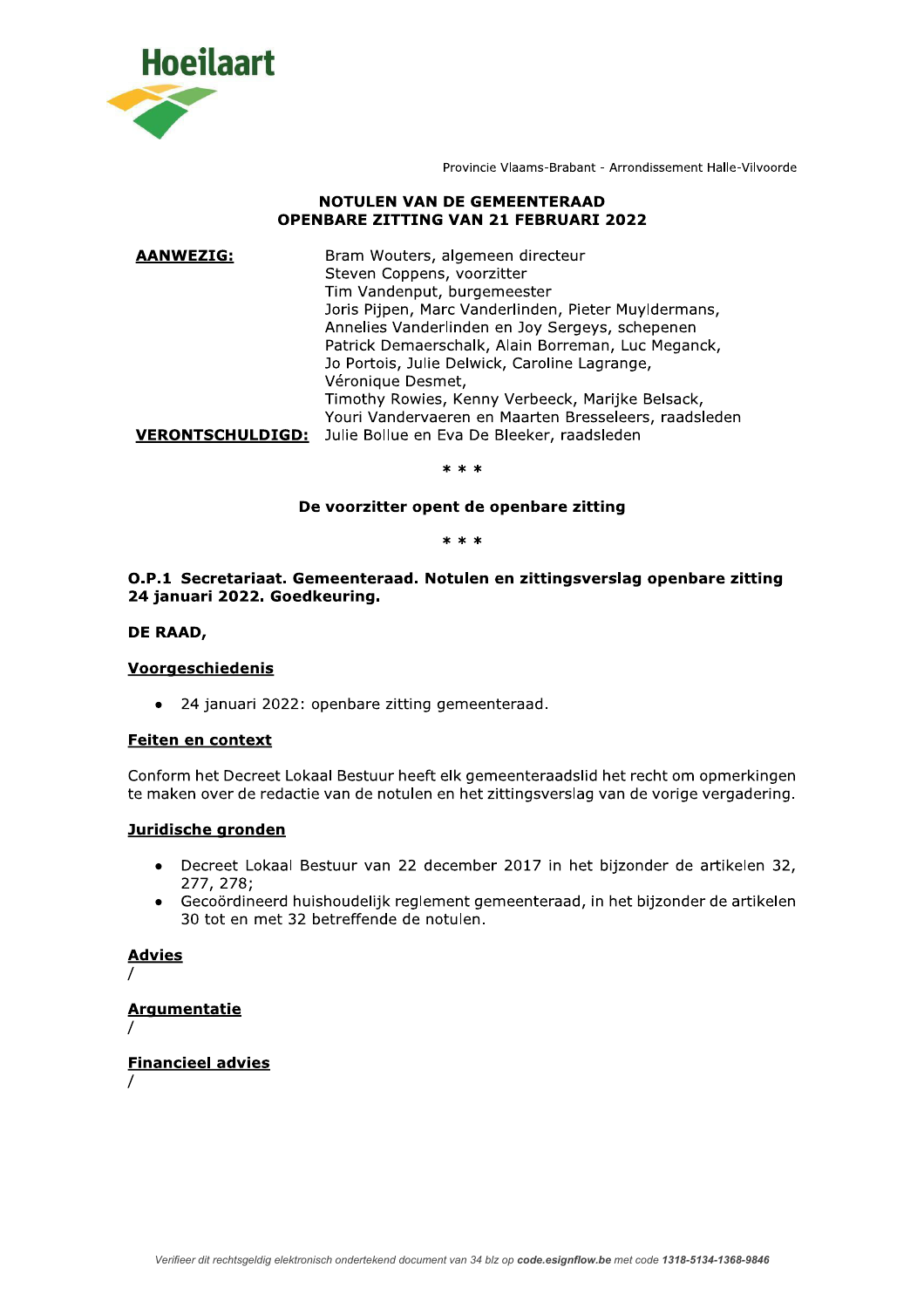# **BESLUIT:**

17 stemmen voor: Tim Vandenput, Joris Pijpen, Marc Vanderlinden, Pieter Muyldermans, Annelies Vanderlinden, Joy Sergeys, Patrick Demaerschalk, Alain Borreman, Luc Meganck, Julie Delwick, Caroline Lagrange, Véronique Desmet, Timothy Rowies, Kenny Verbeeck, Marijke Belsack, **Maarten Bresseleers en Steven Coppens** 2 onthoudingen: Jo Portois en Youri Vandervaeren

## **Enig artikel**

De raad keurt de notulen en het zittingsverslag van de openbare zitting van 24 januari 2022 goed.

## Verantwoordelijke ambtenaar: Bram Wouters Bevoegd lid van college: Tim Vandenput

## Uittreksel voor:

Klassement gemeenteraad.

 $* * *$ 

## O.P.2 Technische dienst. Aanleg parking station Groenendaal - Goedkeuring lastvoorwaarden en gunningswijze.

## DE RAAD,

### **Voorgeschiedenis**

- 25 oktober 2021: goedkeuring samenwerkingsovereenkomst door de gemeenteraad.
- In het kader van de opdracht "Aanleg parking station Groenendaal" werd een bijzonder bestek 60/51/61/21/0001414 opgesteld door NMBS.

# Feiten en context

In bijlage:

- bestek  $\bullet$
- meetstaat
- plannen  $\bullet$

## Juridische gronden

- De wet van 29 juli 1991 betreffende de uitdrukkelijke motiveringsplicht van  $\bullet$ bestuurshandelingen, en latere wijzigingen.
- Het Bestuursdecreet van 7 december 2018.
- Het Decreet Lokaal Bestuur van 22 december 2017, meer bepaald artikelen 326 tot en met 341 betreffende het bestuurlijk toezicht.
- De wet van 17 juni 2013 betreffende de motivering, de informatie en de rechtsmiddelen inzake overheidsopdrachten, bepaalde opdrachten voor werken, leveringen en diensten en concessies, en latere wijzigingen.
- De wet van 17 juni 2016 inzake overheidsopdrachten, meer bepaald artikel 41, §1, 2° (het geraamde bedrag excl. btw overschrijdt de drempel van 750.000,00 euro niet).
- Het koninklijk besluit van 14 januari 2013 tot bepaling van de algemene  $\bullet$ uitvoeringsregels van de overheidsopdrachten, en latere wijzigingen.
- Het koninklijk besluit van 18 april 2017 betreffende plaatsing overheidsopdrachten  $\bullet$ klassieke sectoren, en latere wijzigingen.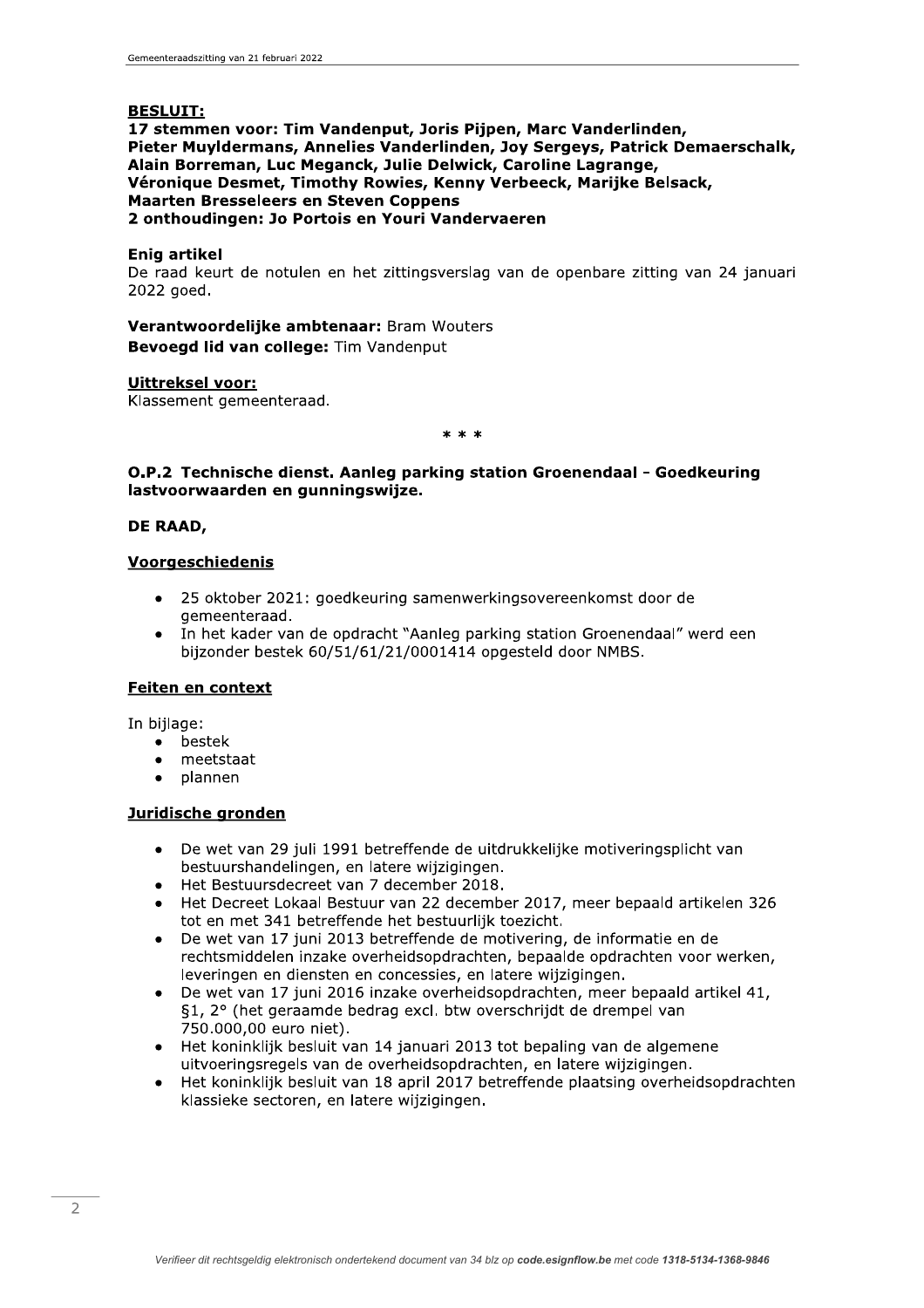Het Decreet Lokaal Bestuur van 22 december 2017, meer bepaald artikel 56, § 3,  $\bullet$ 6°, waarbij de gemeenteraad delegatie van bevoegdheden kan verlenen aan het college van burgemeester en schepenen inzake vaststelling van de plaatsingsprocedure en de voorwaarden van overheidsopdrachten als de opdracht nominatief door de gemeenteraad aan het college van burgemeester en schepenen is toevertrouwd.

### **Advies**

 $\prime$ 

# **Argumentatie**

Er wordt voorgesteld de opdracht te gunnen bij wijze van de vereenvoudigde onderhandelingsprocedure met voorafgaande bekendmaking.

De opdracht wordt gegund bij vereenvoudigde onderhandelingsprocedure met voorafgaande oproep tot mededinging op basis van artikel 123 van de Wet Overheidsopdrachten.

Elke geïnteresseerde ondernemer mag - in antwoord op de aankondiging en onderhavig bijzonder bestek -onmiddellijk een offerte indienen. De offerte dient zowel de gevraagde informatie voor de selectie als de gevraagde informatie voor de gunning te bevatten. De aanbesteder zal, zonder daartoe verplicht te zijn, met één of meer van de inschrijvers over de voorwaarden van de opdracht kunnen onderhandelen.

| financiële gevolgen<br>voorzien: |                                                                                                                                                                                              | Raming totaal<br>project:<br>2.679.748,00 euro |
|----------------------------------|----------------------------------------------------------------------------------------------------------------------------------------------------------------------------------------------|------------------------------------------------|
|                                  | 2022/A-2.1.0/0200-<br>30/224007/GEMEENTE/CBS/IP-2.1.003:<br>Uitgavekrediet: 486155,39<br>Beschikbaar: 484355,09                                                                              | aandeel<br>qemeente:<br>555.883,00 euro        |
|                                  | 2025/A-2.1.0/0200-<br>30/224007/GEMEENTE/CBS/IP-2.1.003<br>Uitgavekrediet: 363155,39                                                                                                         |                                                |
| Inkomsten:                       | Subsidie Horizon<br>twy 305 277 euro                                                                                                                                                         |                                                |
|                                  | 'project Vergroenen en ontharden<br>stationsplein Groenendaal - Hoeilaart'                                                                                                                   |                                                |
|                                  | Subsidie 'toegankelijk groen in de Vlaamse<br>Groene rand rond Brussel' uitgekeerd door<br>ANB.                                                                                              |                                                |
|                                  | Subsidies Provincie Vlaams Brabant<br>twy 273 857.45 euro<br>(deels provincie - deel Vlaams Gewest -<br>Fietsfonds) in het kader van het Bovenlokaal<br><b>Functioneel Fietsroutenetwerk</b> |                                                |

### **Financieel advies**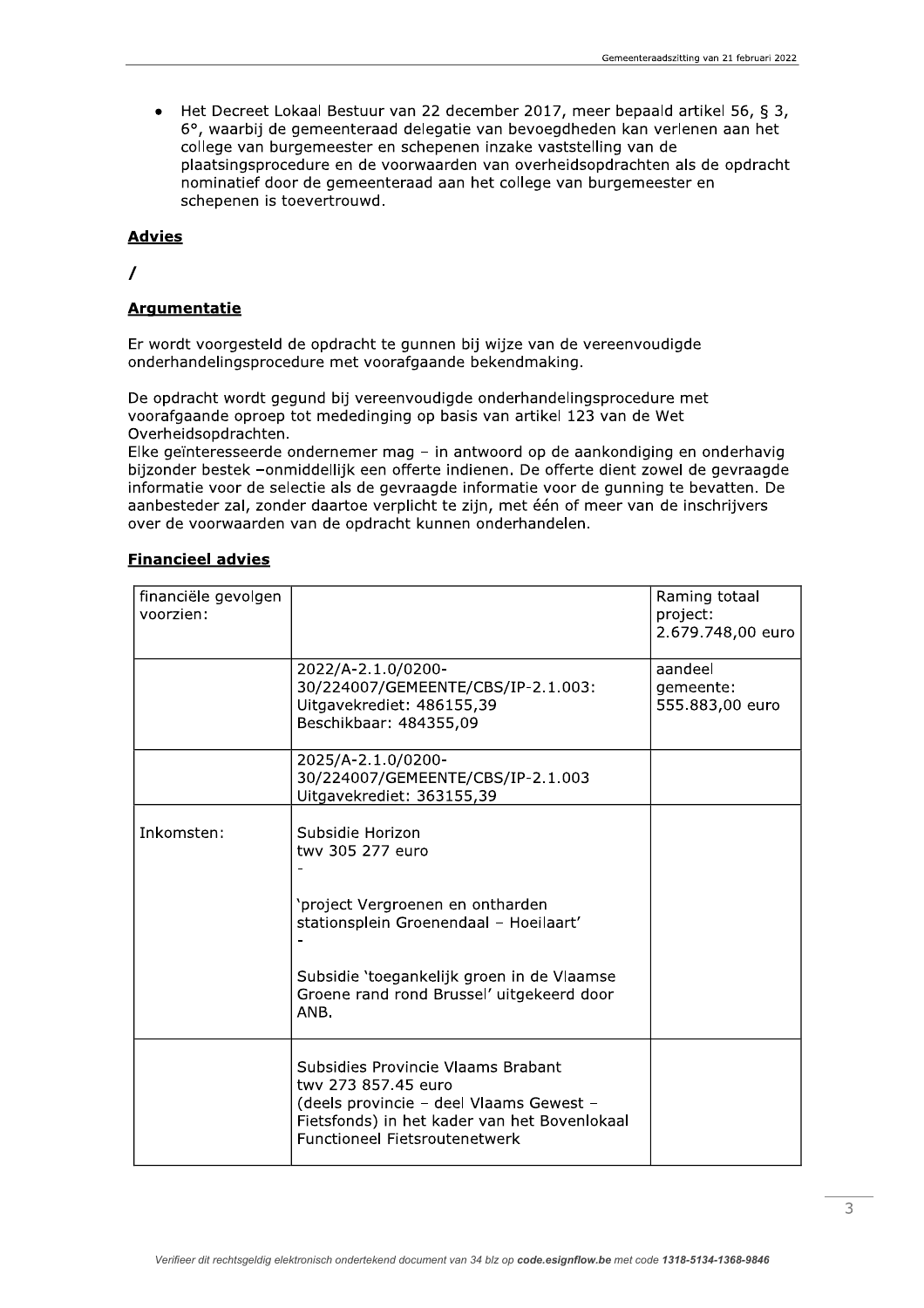Visum: G 2022 08 - Er wordt vastgesteld dat op datum van 04/02/2022 voor bovenvermelde uitgave voldoende krediet beschikbaar is om het vooropgestelde bedrag te betalen.

### **BESLUIT:**

15 stemmen voor: Tim Vandenput, Joris Piipen, Marc Vanderlinden, Pieter Muyldermans, Annelies Vanderlinden, Joy Sergeys, Luc Meganck, Julie Delwick, Caroline Lagrange, Véronique Desmet, Timothy Rowies, Kenny Verbeeck, Marijke Belsack, Maarten Bresseleers en Steven Coppens 4 onthoudingen: Patrick Demaerschalk, Alain Borreman, Jo Portois en **Youri Vandervaeren** 

### Artikel 1

De gemeenteraad keurt het bestek met nr. 60/51/61/21/000144 en de raming voor de opdracht "Aanleg parking station Groenendaal" goed. De lastvoorwaarden worden vastgesteld zoals voorzien in het bestek en zoals opgenomen in de algemene uitvoeringsregels van de overheidsopdrachten voor aannemingen van werken, leveringen en diensten.

### Artikel 2

Bovengenoemde opdracht wordt gegund bij wijze van de vereenvoudigde onderhandelingsprocedure met voorafgaande bekendmaking.

Artikel 3

De aankondiging van de opdracht wordt ingevuld en bekendgemaakt op nationaal niveau.

### Artikel 4

De uitgave voor deze opdracht is voorzien in het investeringsbudget van 2022, op budgetcode 2022/A-2.1.0/0200-30/224007/GEMEENTE/CBS/IP-2.1.003.

## Verantwoordelijke ambtenaar: Kris Lahaye Bevoegd lid van college: Marc Vanderlinden

# Uittreksel voor:

Dienst mobiliteit

 $* * *$ 

# O.P.3 Dienst Mobiliteit. Aanvullend reglement Paul Malustraat. Goedkeuring.

### DE RAAD,

### Voorgeschiedenis

De Lijn laat weten dat niet elk type bus het draaimanoeuvre Paul Malusstraat à  $\bullet$ Koldamstraat kan maken. Meerbepaald de voertuigen met starre achteras hebben het hier afhankelijk van de geparkeerde voertuigen soms moeilijk. Nog voor 1 januari zijn alle gelede bussen van dit type.

### **Feiten en context**

In bijlage een plan met de aanvullende verkeerstekens.

## Juridische gronden

- Het decreet lokaal bestuur van 22 december 2017.
- Wet betreffende de politie over het wegverkeer, gecoördineerd bij koninklijk besluit van 16 maart 1968.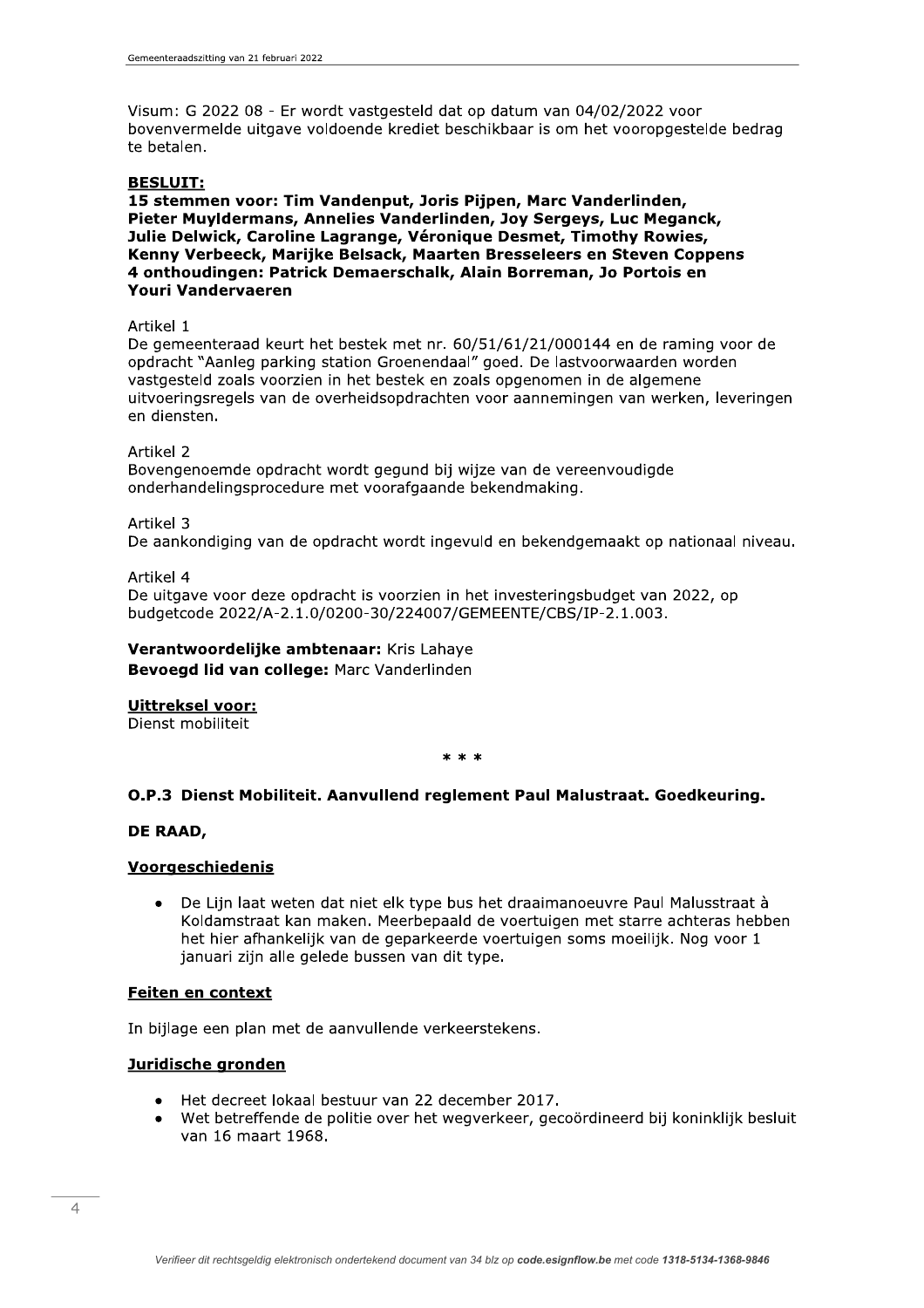- Decreet van 16 mei 2008 betreffende de aanvullende reglementen op het wegverkeer en de plaatsing en bekostiging van de verkeerstekens.
- Het koninklijk besluit van 1 december 1975 houdende algemeen reglement op de politie van het wegverkeer en van het gebruik van de openbare weg.
- Het ministerieel besluit van 11 oktober 1976 waarbij de minimumafmetingen en de bijzondere plaatsingsvoorwaarden van de verkeerstekens worden bepaald.
- Het besluit van de Vlaamse Regering van 23 januari 2009 betreffende de aanvullende reglementen op het wegverkeer en de plaatsing en bekostiging van de verkeerstekens.
- De omzendbrief M.O.B. 2009/01 van 3 april 2009 betreffende gemeentelijke aanvullende reglementen op de politie over het wegverkeer.
- De hierna genomen maatregelen betreft een gemeenteweg bedoeld in artikel 295 van het decreet lokaal bestuur.

### **Advies**

 $\overline{I}$ 

# **Argumentatie**

Het is noodzakelijk om het bestaande parkeerverbod in de Paul Malustraat iets te verlengen, om een veilig verloop van het busverkeer te verzekeren.

### **Financieel advies**

Geen financiële gevolgen.

### **BESLUIT: eenparig aangenomen**

#### **Artikel 1**

Op de rijbaan van de Paul Malustraat wordt het parkeren verboden ingevolge een gele onderbroken streep langs de kant van de pare nummers verlengd vanaf de toegangsweg naar de woning nr 10a tot en met de bestaande streep ter hoogte van huisnummer 12. De maatregel wordt ter kennis gebracht door middel van een gele onderbroken streep aangebracht op de trottoirband overeenkomstig art. 75.1.2° van het KB 01 december 1975. Dit over een totale lengte van 22 meter.

### **Artikel 2**

Bovenvermelde markeringen worden aangebracht overeenkomstig de bepalingen van het K.B. en het M.B.

### **Artikel 3**

De verkeersborden en wegmarkeringen worden door de zorgen en op de kosten van het gemeentebestuur geplaatst conform bijgevoegd signalisatieplan.

### **Artikel 4**

Dit aanvullend reglement wordt ter kennisgeving overgemaakt aan de afdeling Beleid Mobiliteit en Verkeersveiligheid, Departement mobiliteit en Openbare Werken, Vlaamse Overheid, Koning Albert II-laan 20 bus 2, 1000 Brussel.

#### **Artikel 5**

De gemeenteraad keurt het aanvullend reglement Paul Malustraat goed.

### Verantwoordelijke ambtenaar: Christophe Bettens **Bevoegd lid van college: Pieter Muvidermans**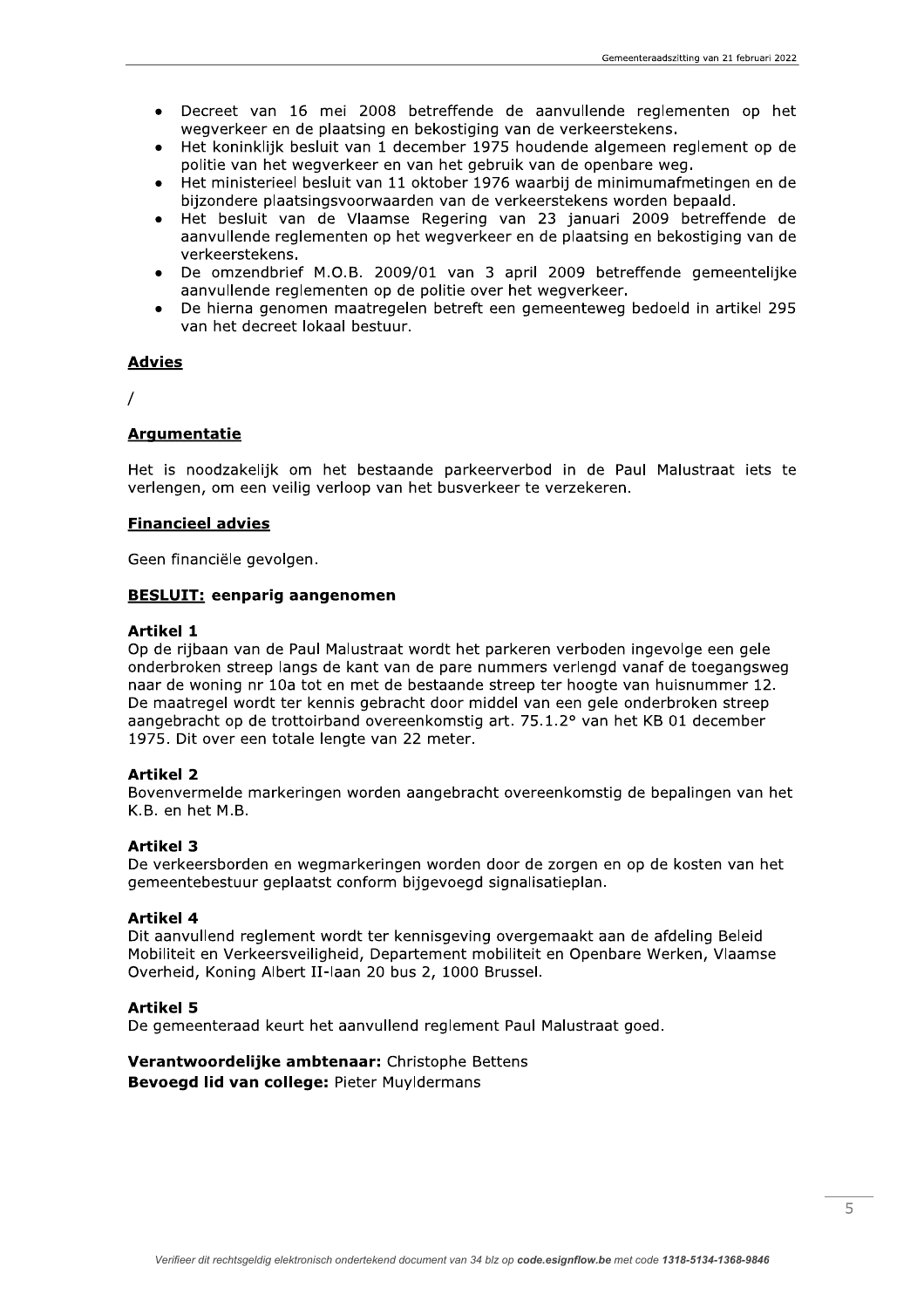# **Uittreksel voor:**

Dienst mobiliteit

 $* * *$ 

## O.P.4 Technische dienst. Wegenis en rioleringswerken Schoolomgeving Het Groene Dal - Goedkeuring lastvoorwaarden en gunningswijze.

### DE RAAD,

### Voorgeschiedenis

In het kader van de opdracht "Wegenis en rioleringswerken Schoolomgeving Het Groene Dal" werd een bestek met nr.213002 opgesteld door het Studiebureau D+A Consult.

### Feiten en context

In bijlage:

- $\bullet$ bestek
- meetstaat
- plannen

### Juridische gronden

- De wet van 29 juli 1991 betreffende de uitdrukkelijke motiveringsplicht van  $\bullet$ bestuurshandelingen, en latere wijzigingen.
- Het Bestuursdecreet van 7 december 2018.
- Het Decreet Lokaal Bestuur van 22 december 2017, meer bepaald artikelen 326 tot en met 341 betreffende het bestuurlijk toezicht.
- De wet van 17 juni 2013 betreffende de motivering, de informatie en de rechtsmiddelen inzake overheidsopdrachten, bepaalde opdrachten voor werken, leveringen en diensten en concessies, en latere wijzigingen.
- De wet van 17 juni 2016 inzake overheidsopdrachten, meer bepaald artikel 36.
- Het koninklijk besluit van 14 januari 2013 tot bepaling van de algemene uitvoeringsregels van de overheidsopdrachten, en latere wijzigingen.
- Het koninklijk besluit van 18 april 2017 betreffende plaatsing overheidsopdrachten klassieke sectoren, en latere wijzigingen.
- Het Decreet Lokaal Bestuur van 22 december 2017, meer bepaald artikel 56, § 3, 6°, waarbij de gemeenteraad delegatie van bevoegdheden kan verlenen aan het college van burgemeester en schepenen inzake vaststelling van de plaatsingsprocedure en de voorwaarden van overheidsopdrachten als de opdracht nominatief door de gemeenteraad aan het college van burgemeester en schepenen is toevertrouwd.

### **Advies**

 $\prime$ 

# **Argumentatie**

Er wordt voorgesteld de opdracht te gunnen bij wijze van de openbare procedure.

# **Financieel advies**

| l financiële | 2022/A-2.1.0/0290-                | Raming:             |
|--------------|-----------------------------------|---------------------|
| gevolgen     | 33/224007/GEMEENTE/CBS/IP-2.1.001 | 428 705.42 incl BTW |
| l voorzien:  |                                   |                     |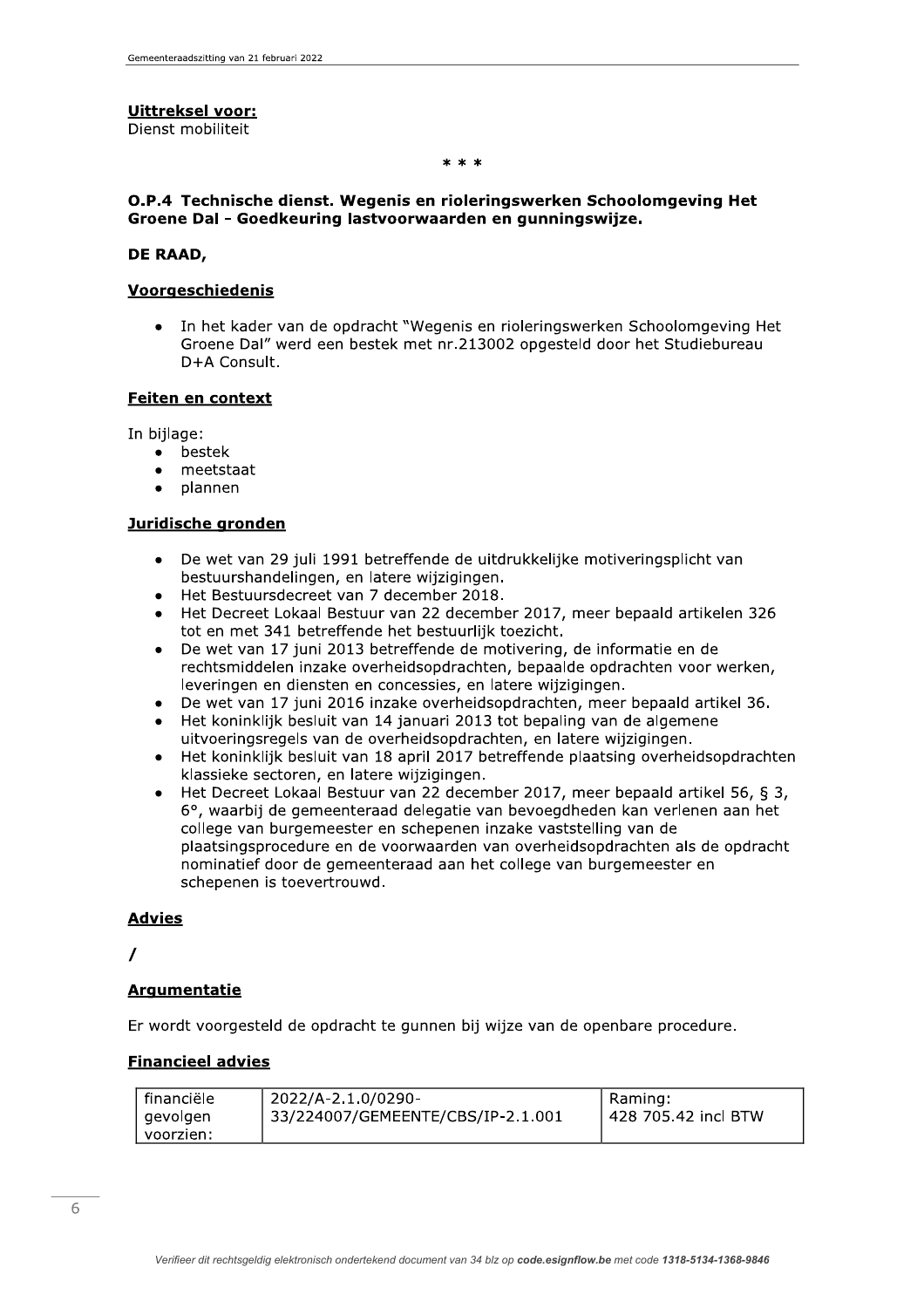Visum : G 2022 02 - Er wordt vastgesteld dat op datum van 14/01/2022 voor bovenvermelde uitgave voldoende krediet beschikbaar is om het voorgestelde bedrag te betalen.

## **BESLUIT:**

13 stemmen voor: Tim Vandenput, Joris Piipen, Marc Vanderlinden, Pieter Muyldermans, Annelies Vanderlinden, Joy Sergeys, Julie Delwick, Véronique Desmet, Timothy Rowies, Kenny Verbeeck, Marijke Belsack, **Maarten Bresseleers en Steven Coppens** 1 stem tegen: Caroline Lagrange 5 onthoudingen: Patrick Demaerschalk, Alain Borreman, Luc Meganck, Jo Portois en Youri Vandervaeren

### **Artikel 1**

Het bestek met nr. 213002 en de raming voor de opdracht "Wegenis en rioleringswerken Schoolomgeving Het Groene Dal", opgesteld door het Studiebureau D+A Consult wordt goedgekeurd door de gemeenteraad. De lastvoorwaarden worden vastgesteld zoals voorzien in het bestek en zoals opgenomen in de algemene uitvoeringsregels van de overheidsopdrachten voor aannemingen van werken, leveringen en diensten.

### **Artikel 2**

Bovengenoemde opdracht wordt gegund bij wijze van de openbare procedure.

### **Artikel 3**

De aankondiging van de opdracht wordt ingevuld en bekendgemaakt op nationaal niveau.

### **Artikel 4**

De uitgave voor deze opdracht is voorzien in het investeringsbudget van 2022, op budgetcode 2022/A-2.1.0/0290-33/224007/GEMEENTE/CBS/IP-2.1.001.

# Verantwoordelijke ambtenaar: Kris Lahaye

Bevoegd lid van college: Marc Vanderlinden

#### Uittreksel voor:

Technische dienst

 $* * *$ 

## O.P.5 Technische dienst. Aanleg voetpad en vernieuwen asfalt Nilleveldstraat -Goedkeuring lastvoorwaarden en gunningswijze.

### DE RAAD,

### Voorgeschiedenis

Er werd een bestek met nr. 2021-gem-011 en een raming voor de opdracht "aanleg voetpad en vernieuwen asfalt Nilleveldstraat", opgesteld door de Technische Dienst.

### **Feiten en context**

Het bestek is een samengaan van verschillende dossiers

- aanpassen van de bocht net voor de aansluiting met de brug over het spoor
- toevoegen van snelheidsvertragende maatregelen over het wegdeel om zo de fietsers en voetgangers beter te beschermen
- · aanleg van ontbrekende voetpaden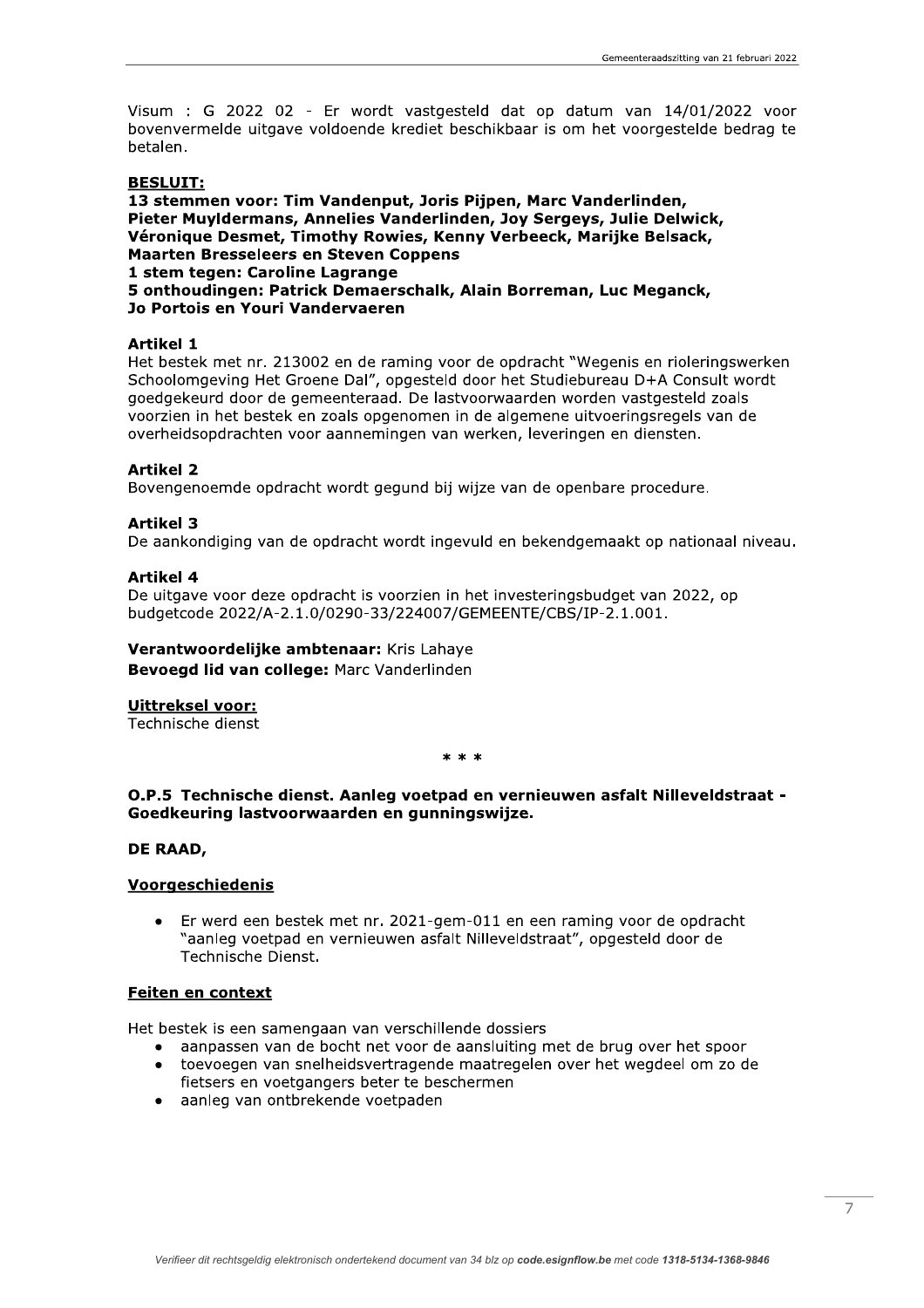Ter hoogte van het kruispunt met de Waversesteenweg wordt een "poort" toegevoegd om een duidelijk onderscheid te maken tussen een doorgangsweg (Waversesteenweg) en het verblijfsgebied met de bedoeling om de bestuurders visueel duidelijk te maken dat een aangepaste, tragere snelheid wenselijk is.

Gelijktijdig met dit dossier wordt voorzien om een voetpadkast te plaatsen waarin later een electriciteitsaansluiting kan gebeuren zodat op deze plaats indien gewenst een camera toegevoegd kan worden. Dit om te vermijden dat het voetpad later opnieuw dient opengebroken te worden.

Door de aanpassingen die doorgevoerd worden, die als doel hebben om de snelheid te verlagen, zal de doorrijtijd verhogen. Mogelijks heeft dit een effect op de sluiproutes gezien dit één van de belangrijkste elementen is om te kiezen voor een sluiproute : snelheid.

### Onderzoek naar de mogelijkheid voor het plaatsen van ANPR camera's : (intern besproken op overleg mobiliteit)

Op 17/09/20 hebben we een webinar bijgewoond over het beheer van GAS sancties bij ANPR camera's.

Recent werd een wet gestemd die zal toelaten om trajectcontrole als GAS boetes te verwerken.

Dit om de politiezone te ontlasten en om de gemeentes extra inkomsten te geven die hen toelaat deze te investeren in verkeersveilige maatregelen.

Hier hebben Macq en Intouch op ingepikt om hun platformen aan elkaar te linken:

- Macq biedt ANPR camera's aan en is een mobiliteitsplatform waar data die met mobiliteit te maken heeft, wordt verzameld. De vaststellingen gebeuren op een platform genaamd M<sup>3</sup>;
- InTouch is een platform voor de administratieve afhandeling van de vaststelling  $\bullet$ van overtreding.

De vaststellingen gebeuren door het platform M<sup>3</sup> en stuurt deze door naar InTouch voor de administratieve afhandeling. Deze handelingen gebeuren echter niet autonoom, een controle en validatie van een ambtenaar blijft nodig.

De werking (en kosten en/of werkdruk) kan onderverdeeld worden in drie stappen: 1. Observatie door ANPR camera's:

- Kost voor gemeente: plaatsing van ANPR camera's (in huur of aankoop?) 2. Vaststelling van de overtreding door M<sup>3</sup>.
	- Controle en validatie van de vaststellingen gebeuren door een vaststellend ambtenaar (kan niet worden uitbesteed).
		- Werklast voor de gemeente: takenpakket voor vaststellend ambtenaar. Niet duidelijk hoeveel VTE moet worden voorzien.
		- Kost voor de gemeente: aankoop platform.  $\circ$
- 3. Verwerking van de overtreding door InTouch.
	- De overtredingen worden door M<sup>3</sup> doorgestuurd naar InTouch waar de administratie van de GAS boetes verder wordt opgevolgd (persoonsgegevens koppelen aan de nummerplaat + creatie van een financieel dossier). Sanctionering zelf zal gebeuren door een sanctionerende ambtenaar (zal niet 100% moeten ingezet worden op GAS-sancties, moet in bezit zijn van diploma rechtspraktijk). Een sanctionerend ambtenaar moet een dossier officieel in ontvangst nemen en zal bij verweer, het dossier manueel verder moeten opnemen.
		- Werklast voor de gemeente: takenpakket voor sanctionerend ambtenaar.  $\circ$ Niet duidelijk hoeveel VTE moet worden voorzien.
		- Kost voor de gemeente: aankoop platform.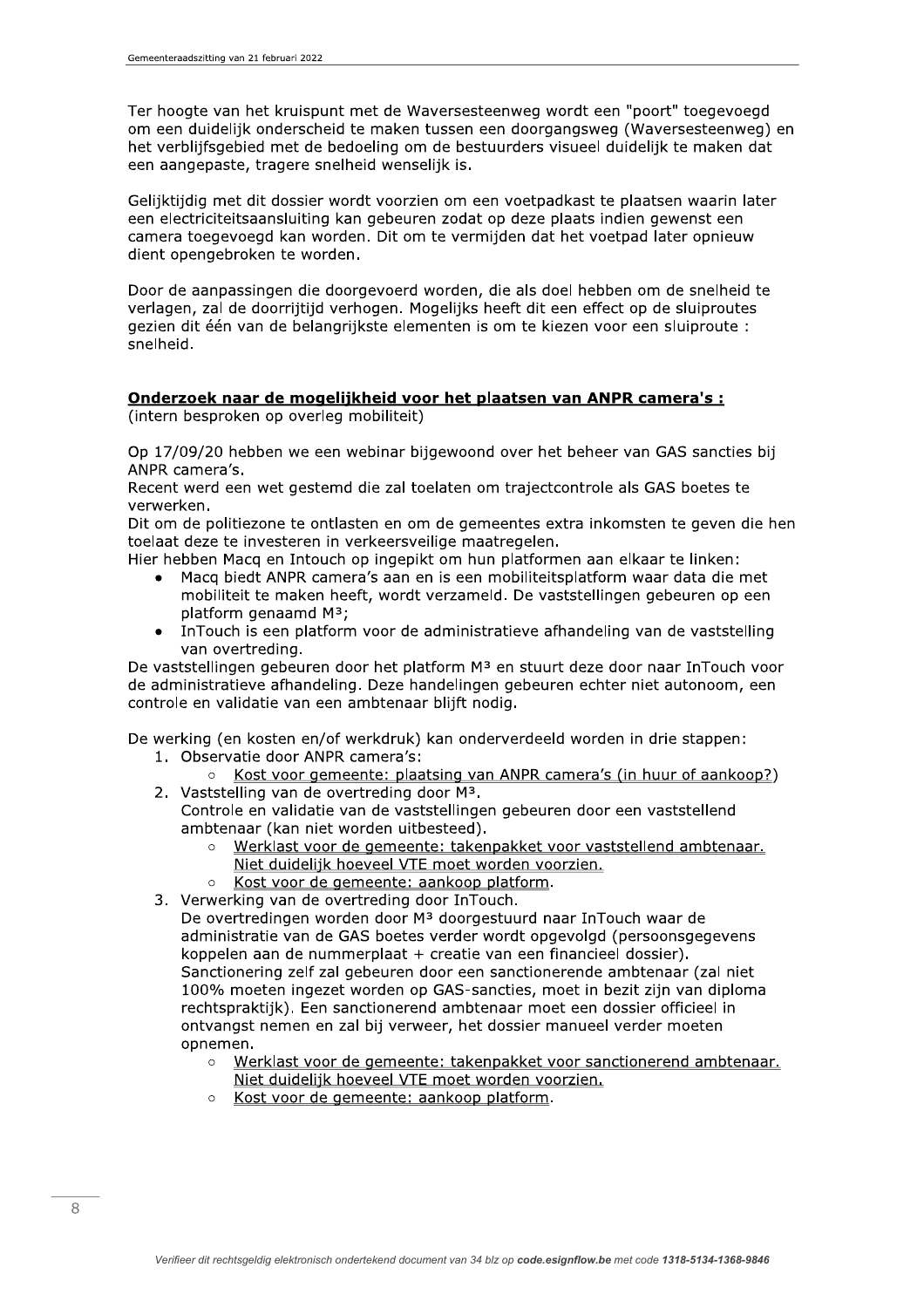Het systeem is een nuloperatie vanaf 2 000 GAS-sancties per jaar, voor een middelgrote stad worden er gemiddeld gerekend op 250 GAS-sancties per maand om het systeem 'winstgevend' te maken.

Dit systeem biedt een 24/7 controle van de van camera's voorziene trajecten. Op dit moment voeren we nog geen controles uit en zal de implementatie van een controlesysteem ons werk maar ook inkomsten opleveren.

Het is niet duidelijk of de uitgaven in verhouding zijn met de GAS-sancties die kunnen worden uitgeschreven.

Daarnaast komt er een takenpakket bij de administratie:

- Het interne beheer van het platform
- Vaststellend ambtenaar
- Sanctionerend ambtenaar  $\bullet$

We dienen ons de vraag te stellen of dat de extra kosten en werklast in verhouding staan met de uitkomst die we willen bereiken op bepaalde trajecten zoals bv. Nilleveldstraat. Voorlopig lijkt het niet aan te raden dit systeem intern op te nemen als een oplossing voor sluipverkeer

Door het toevoegen van het poorteffect ter hoogte van het kruispunt met de Waversesteenweg vervallen er een aantal mogelijke parkeerplaatsen. Op zich is de huidige opstelling van deze wagens niet ideaal gezien er tot kort aan het kruispunt geparkeerd wordt en op één langgerekt lint waardoor de hindernis moeilijk is voor verkeer in twee richtingen.

Verderop in de straat is op zich nog voldoende parkeerplaats voorhanden waarbij er twee oplossingen zijn

- we laten het parkeren vrij zodat iedereen, rekening houdend met de inritten van de woningen, zich kan parkeren
- we organiseren het parkeren met behulp van parkeervakken zoals in bijgevoegd  $\bullet$ schema.

Het uitvoeren van de belijning maakt geen deel uit van deze aanbesteding maar wordt opgenomen door onze aannemer die jaarlijkse onderhoudsschilderwerken uitvoert.

### Aanbestedingsdossier in bijlage:

- bestek
- raming
- plan

## Juridische gronden

- De wet van 29 juli 1991 betreffende de uitdrukkelijke motiveringsplicht van  $\bullet$ bestuurshandelingen, en latere wijzigingen.
- Het Bestuursdecreet van 7 december 2018.
- Het Decreet Lokaal Bestuur van 22 december 2017, meer bepaald artikelen 326 tot en met 341 betreffende het bestuurlijk toezicht.
- De wet van 17 juni 2013 betreffende de motivering, de informatie en de  $\bullet$ rechtsmiddelen inzake overheidsopdrachten, bepaalde opdrachten voor werken, leveringen en diensten en concessies, en latere wijzigingen.
- De wet van 17 juni 2016 inzake overheidsopdrachten, meer bepaald artikel 36.
- Het koninklijk besluit van 14 januari 2013 tot bepaling van de algemene uitvoeringsregels van de overheidsopdrachten, en latere wijzigingen.
- Het koninklijk besluit van 18 april 2017 betreffende plaatsing overheidsopdrachten klassieke sectoren, en latere wijzigingen.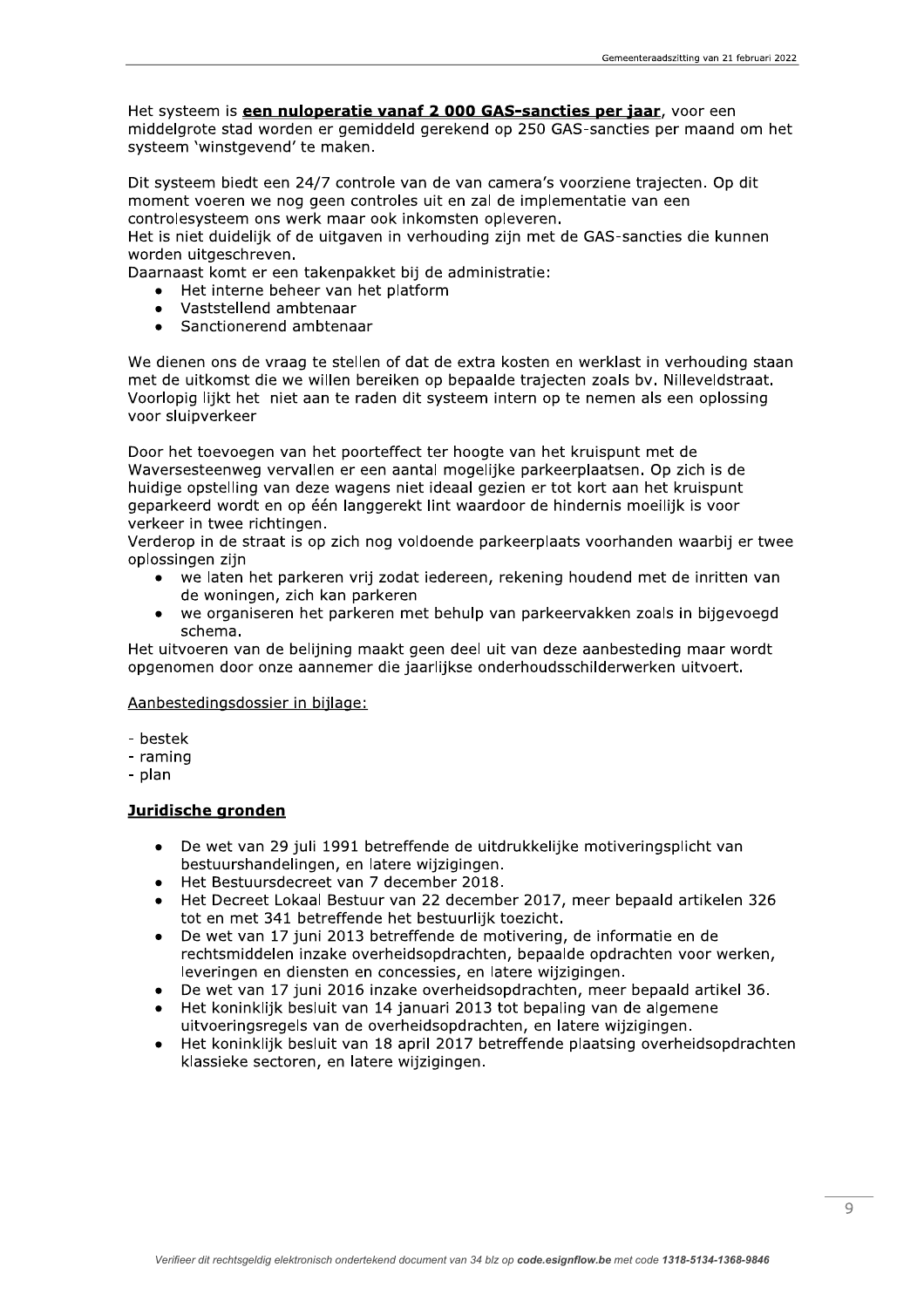Het Decreet Lokaal Bestuur van 22 december 2017, meer bepaald artikel 56, § 3,  $\bullet$ 6°, waarbij de gemeenteraad delegatie van bevoegdheden kan verlenen aan het college van burgemeester en schepenen inzake vaststelling van de plaatsingsprocedure en de voorwaarden van overheidsopdrachten als de opdracht nominatief door de gemeenteraad aan het college van burgemeester en schepenen is toevertrouwd.

## **Advies**

 $\prime$ 

# **Argumentatie**

Er wordt voorgesteld de opdracht te gunnen bij wijze van de openbare procedure.

# **Financieel advies**

| financiële gevolgen | 2022/AP-2/0200-30/224007/ | raming: 154.135,00                          |
|---------------------|---------------------------|---------------------------------------------|
| voorzien:           | GEMEENTE/CBS/IP-2.1.006   | euro, exclusief btw, of<br>186.503,35 euro, |
|                     |                           | inclusief 21% btw                           |
|                     |                           | (32.368,35 euro Btw                         |
|                     |                           | medecontractant).                           |

visum: G 2022 04: Er wordt vastgesteld dat op datum van 21/01/2022 voor bovenvermelde uitgave voldoende krediet beschikbaar is om het voorgestelde bedrag te betalen.

## **BESLUIT: eenparig aangenomen**

### **Artikel 1**

De gemeenteraad keurt het bestek met nr. 2021-gem-011 en de raming voor de opdracht "aanleg voetpad en vernieuwen asfalt Nilleveldstraat", opgesteld door de Technische Dienst goed. De lastvoorwaarden worden vastgesteld zoals voorzien in het bestek en zoals opgenomen in de algemene uitvoeringsregels van de overheidsopdrachten voor aannemingen van werken, leveringen en diensten. De raming bedraagt 154.135,00 euro, exclusief btw, of 186.503,35 euro, inclusief 21% btw (32.368,35 euro Btw medecontractant).

# **Artikel 2**

Bovengenoemde opdracht wordt gegund bij wijze van de openbare procedure.

# **Artikel 3**

De aankondiging van de opdracht wordt ingevuld en bekendgemaakt op nationaal niveau.

Verantwoordelijke ambtenaar: Kris Lahaye Bevoegd lid van college: Marc Vanderlinden

# **Uittreksel voor:**

Technische dienst

 $* * *$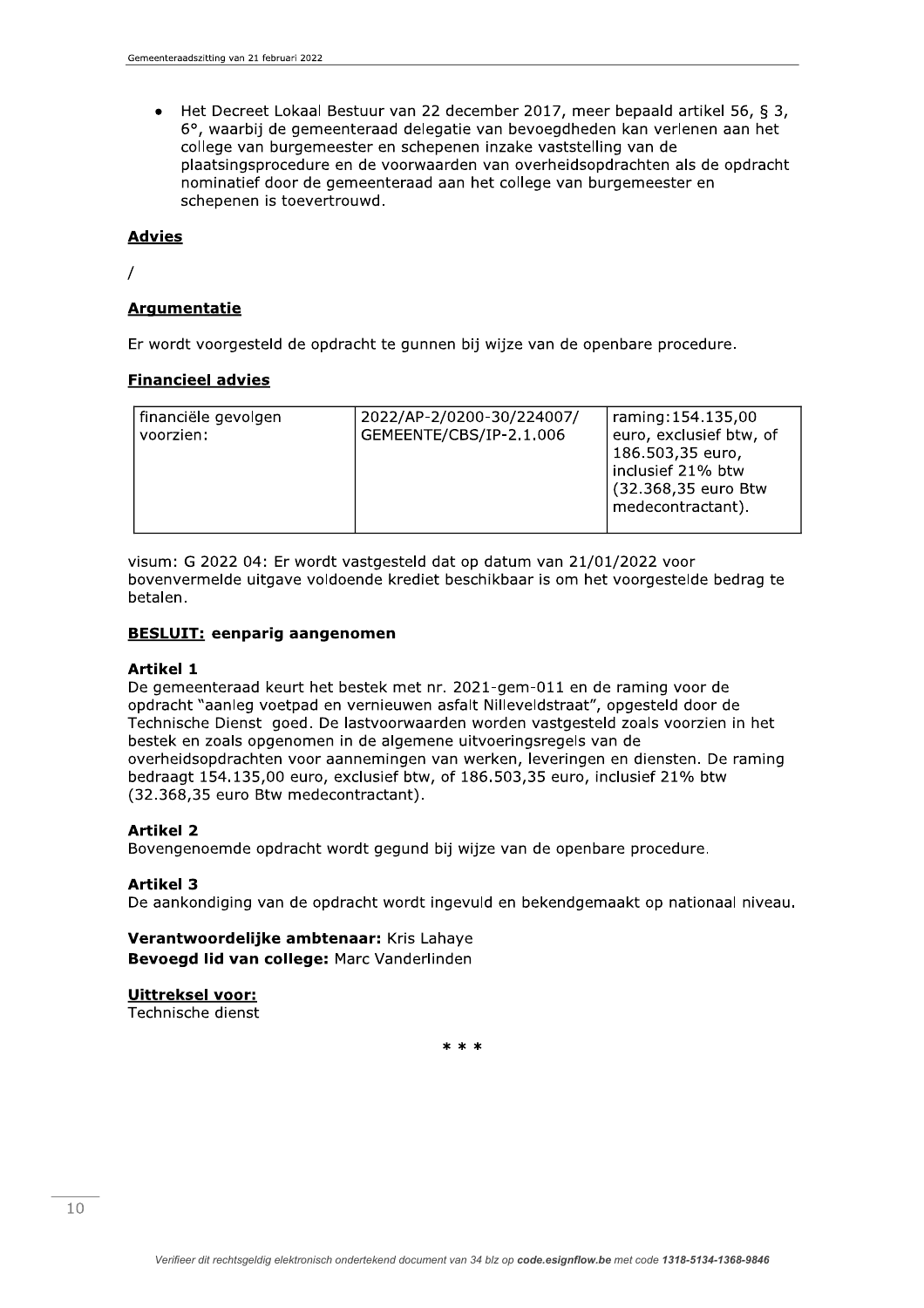# O.P.6 Technische dienst. Asfaltering Waversesteenweg - Goedkeuring lastvoorwaarden en gunningswijze.

## DE RAAD,

## Voorgeschiedenis

In het kader van de opdracht "Asfaltering Waversesteenweg" werd een bestek met nr. 2022-gem-004 opgesteld door de Technische Dienst.

## **Feiten en context**

De uitgave voor deze opdracht wordt geraamd op 206.164,50 euro, exclusief btw, of 249.459,05 euro, inclusief 21% btw (43.294,55 euro Btw medecontractant).

## Juridische gronden

- De wet van 29 juli 1991 betreffende de uitdrukkelijke motiveringsplicht van bestuurshandelingen, en latere wijzigingen.
- Het Bestuursdecreet van 7 december 2018.
- Het Decreet Lokaal Bestuur van 22 december 2017, meer bepaald artikelen 326 tot en met 341 betreffende het bestuurlijk toezicht.
- De wet van 17 juni 2013 betreffende de motivering, de informatie en de rechtsmiddelen inzake overheidsopdrachten, bepaalde opdrachten voor werken, leveringen en diensten en concessies, en latere wijzigingen.
- De wet van 17 juni 2016 inzake overheidsopdrachten, meer bepaald artikel 36.
- Het koninklijk besluit van 14 januari 2013 tot bepaling van de algemene uitvoeringsregels van de overheidsopdrachten, en latere wijzigingen.
- Het koninklijk besluit van 18 april 2017 betreffende plaatsing overheidsopdrachten klassieke sectoren, en latere wijzigingen.
- Het Decreet Lokaal Bestuur van 22 december 2017, meer bepaald artikel 56, § 3, 6°, waarbij de gemeenteraad delegatie van bevoegdheden kan verlenen aan het college van burgemeester en schepenen inzake vaststelling van de plaatsingsprocedure en de voorwaarden van overheidsopdrachten als de opdracht nominatief door de gemeenteraad aan het college van burgemeester en schepenen is toevertrouwd.

# **Advies**

# **Argumentatie**

Er wordt voorgesteld de opdracht te gunnen bij wijze van de openbare procedure.

# **Financieel advies**

| financiële gevolgen<br>voorzien: | 2022/A-2.1.0/0200-<br>30/224007/GEMEENTE/CBS/IP<br>$-2.1.017$ | De uitgave voor deze<br>opdracht wordt geraamd<br>op 206.164,50 euro,<br>exclusief btw, of<br>249.459,05 euro, inclusief<br>21% btw (43.294,55 euro |
|----------------------------------|---------------------------------------------------------------|-----------------------------------------------------------------------------------------------------------------------------------------------------|
|                                  |                                                               | Btw medecontractant).                                                                                                                               |

G 2022 06: Er wordt vastgesteld dat op datum van 28/01/2022 voor bovenvermelde uitgave voldoende krediet beschikbaar is om het voorgestelde bedrag te betalen.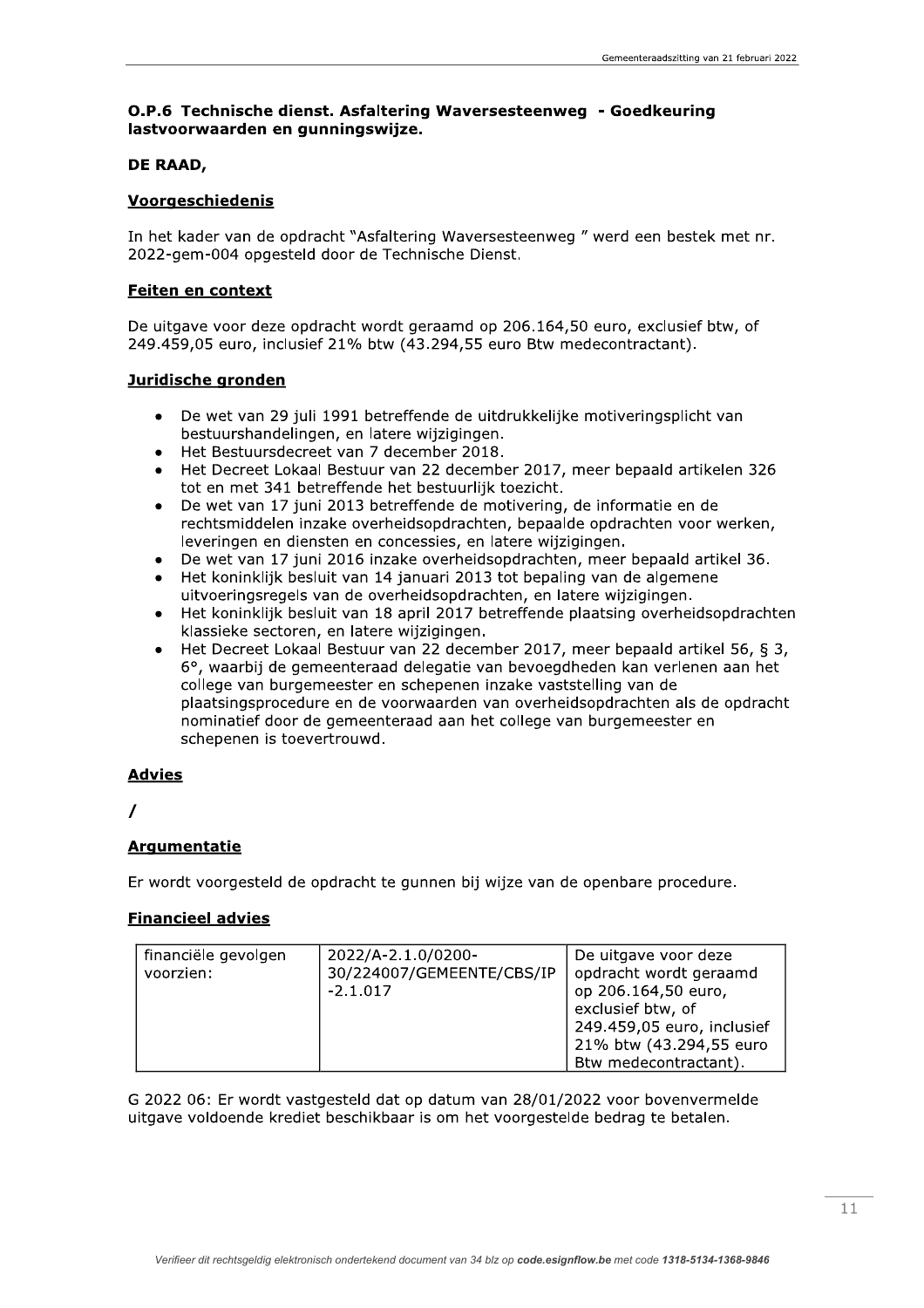# **BESLUIT:** eenparig aangenomen

Artikel 1

De gemeenteraad keurt het bestek met nr. 2022-gem-004 en de raming voor de opdracht "Asfaltering Waversesteenweg", opgesteld door de Technische Dienst, goed. De lastyoorwaarden worden vastgesteld zoals voorzien in het bestek en zoals opgenomen in de algemene uitvoeringsregels van de overheidsopdrachten voor aannemingen van werken, leveringen en diensten. De raming bedraagt 206.164,50 euro, exclusief btw, of 249.459,05 euro, inclusief 21% btw (43.294,55 euro Btw medecontractant).

Artikel 2

Bovengenoemde opdracht wordt gegund bij wijze van de openbare procedure.

Artikel 3

De aankondiging van de opdracht wordt ingevuld en bekendgemaakt op nationaal niveau.

Verantwoordelijke ambtenaar: Kris Lahaye Bevoegd lid van college: Marc Vanderlinden

**Uittreksel voor:** 

Technische dienst

 $* * *$ 

O.P.7 Technische dienst. Onderhoud en interventies op verwarmings- sanitaire en koelinstallaties van gemeentelijke, AGB en OCMW gebouwen dienstjaar 2022-2023 - Goedkeuring lastvoorwaarden en gunningswijze.

## DE RAAD,

## **Voorgeschiedenis**

De selectievereisten zoals opgenomen in de publicatie en de raming voor de opdracht "Onderhoud en interventies op verwarmings- sanitaire en koelinstallaties van gemeentelijke, AGB en ocmw gebouwen dienstjaar 2022-2023", werden opgesteld door de Technische Dienst.

# Feiten en context

Deze opdracht is als volgt opgedeeld:

\* perceel 1 : gebouwen Gemeente Hoeilaart, raming: 25.730,00 euro, exclusief btw, of 31.133,30 euro, inclusief 21% btw;

\* Verlenging 1 (perceel 1 : gebouwen Gemeente Hoeilaart), raming: 25.730,00 euro, exclusief btw, of 31.133,30 euro, inclusief 21% btw;

\* Verlenging 2 (perceel 1: gebouwen Gemeente Hoeilaart), raming: 25.730,00 euro, exclusief btw, of 31.133,30 euro, inclusief 21% btw;

\* Verlenging 3 (perceel 1: gebouwen Gemeente Hoeilaart), raming: 25.730,00 euro, exclusief btw, of 31.133,30 euro, inclusief 21% btw;

\* perceel 2 gebouwen Autonoom gemeentebedrijf, raming: 9.700,00 euro, exclusief btw, of 11.737,00 euro, inclusief 21% btw;

\* Verlenging 1 (perceel 2 gebouwen Autonoom gemeentebedrijf), raming: 9.700,00 euro, exclusief btw, of 11.737,00 euro, inclusief 21% btw;

\* Verlenging 2 (perceel 2 gebouwen Autonoom gemeentebedrijf), raming: 9.700,00 euro, exclusief btw, of 11.737,00 euro, inclusief 21% btw;

\* Verlenging 3 (perceel 2 gebouwen Autonoom gemeentebedrijf), raming: 9.700,00 euro, exclusief btw, of 11.737,00 euro, inclusief 21% btw;

\* Perceel 3 (gebouwen OCMW), raming: 11.325,00 euro, exclusief btw, of 13.703,25 euro, inclusief 21% btw;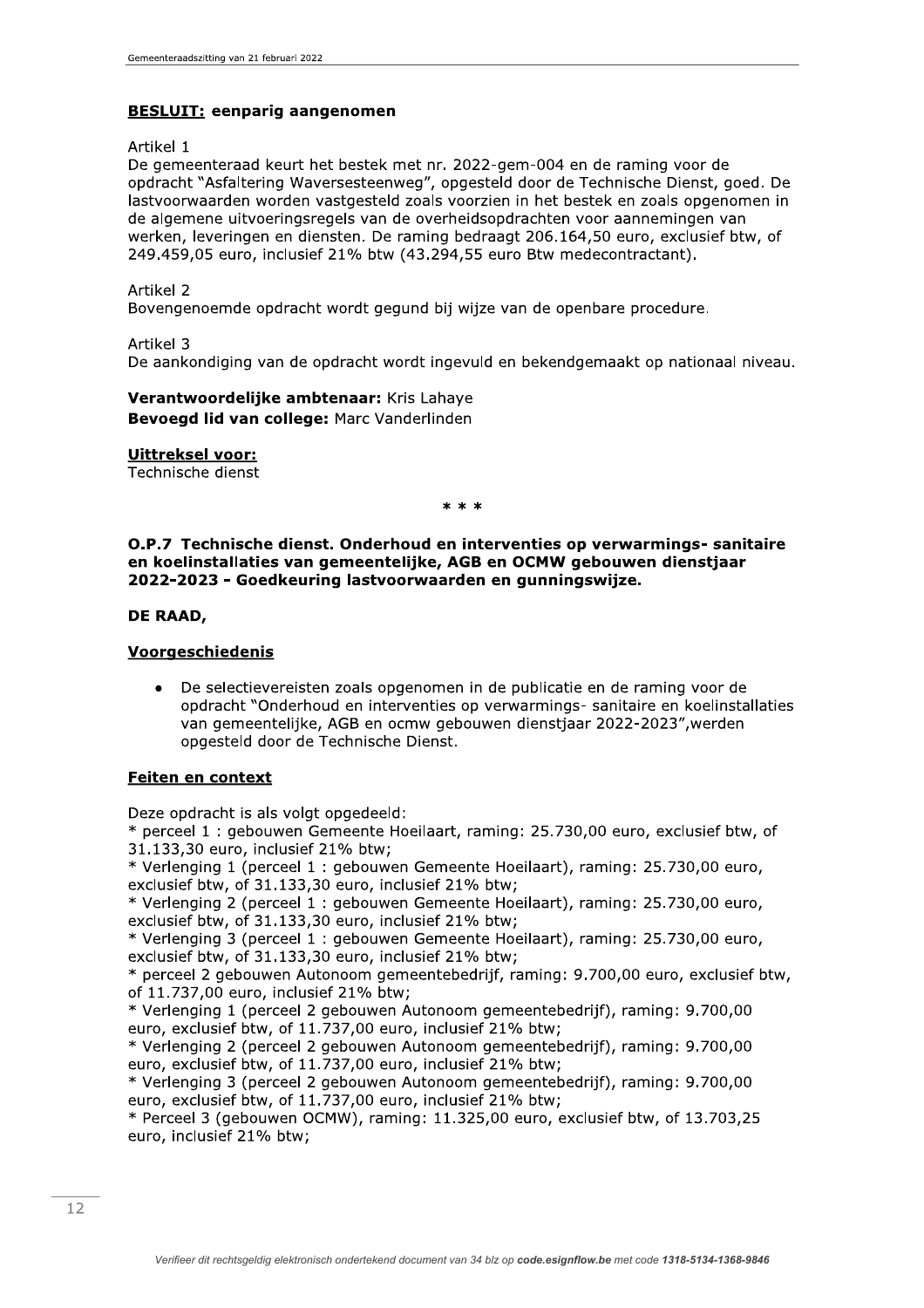\* Verlenging 1 (gebouwen OCMW), raming: 11.325,00 euro, exclusief btw, of 13.703,25 euro, inclusief 21% btw;

\* Verlenging 2 (gebouwen OCMW), raming: 11.325,00 euro, exclusief btw, of 13.703,25 euro, inclusief 21% btw;

\* Verlenging 3 (gebouwen OCMW), raming: 11.325,00 euro, exclusief btw, of 13.703,25 euro, inclusief 21% btw.

De totale uitgave voor deze opdracht wordt geraamd op 187,020,00 euro, exclusief btw, of 226.294,20 euro, inclusief 21% btw (29.761,20 euro Btw medecontractant).

## Juridische gronden

- De wet van 29 juli 1991 betreffende de uitdrukkelijke motiveringsplicht van bestuurshandelingen, en latere wijzigingen.
- Het Bestuursdecreet van 7 december 2018.
- Het Decreet Lokaal Bestuur van 22 december 2017, meer bepaald artikelen 326 tot en met 341 betreffende het bestuurlijk toezicht.
- De wet van 17 juni 2013 betreffende de motivering, de informatie en de rechtsmiddelen inzake overheidsopdrachten, bepaalde opdrachten voor werken, leveringen en diensten en concessies, en latere wijzigingen.
- De wet van 17 juni 2016 inzake overheidsopdrachten, meer bepaald artikel 38, § 1, 1° f (het geraamde bedrag excl. btw bereikt de drempel van 215.000,00 euro niet) en artikel 57, en meer bepaald artikels 2, 36° en 48 die een gezamenlijke realisatie van de opdracht in naam en voor rekening van meerdere aanbesteders toelaat.
- Het koninklijk besluit van 14 januari 2013 tot bepaling van de algemene uitvoeringsregels van de overheidsopdrachten, en latere wijzigingen.
- Het koninklijk besluit van 18 april 2017 betreffende plaatsing overheidsopdrachten  $\bullet$ klassieke sectoren, en latere wijzigingen.
- Het Decreet Lokaal Bestuur van 22 december 2017, meer bepaald artikel 56, § 3, 5°, waarbij wordt bepaald dat het college van burgemeester en schepenen bevoegd is voor de vaststelling van de plaatsingsprocedure en de voorwaarden van overheidsopdrachten als het gaat om een opdracht van dagelijks bestuur.

# **Advies**

# **Argumentatie**

Er wordt voorgesteld de opdracht te gunnen bij wijze van de mededingingsprocedure met onderhandeling.

Het betreft een gezamenlijke opdracht waarbij het aangewezen is dat Gemeente Hoeilaart de procedure zal voeren en in naam van OCMW Hoeilaart en Autonoom Gemeentebedrijf HOLAR bij de gunning van de opdracht zal optreden.

Gezamenlijk aankopen kan leiden tot aanzienlijke besparingen en administratieve vereenvoudiging.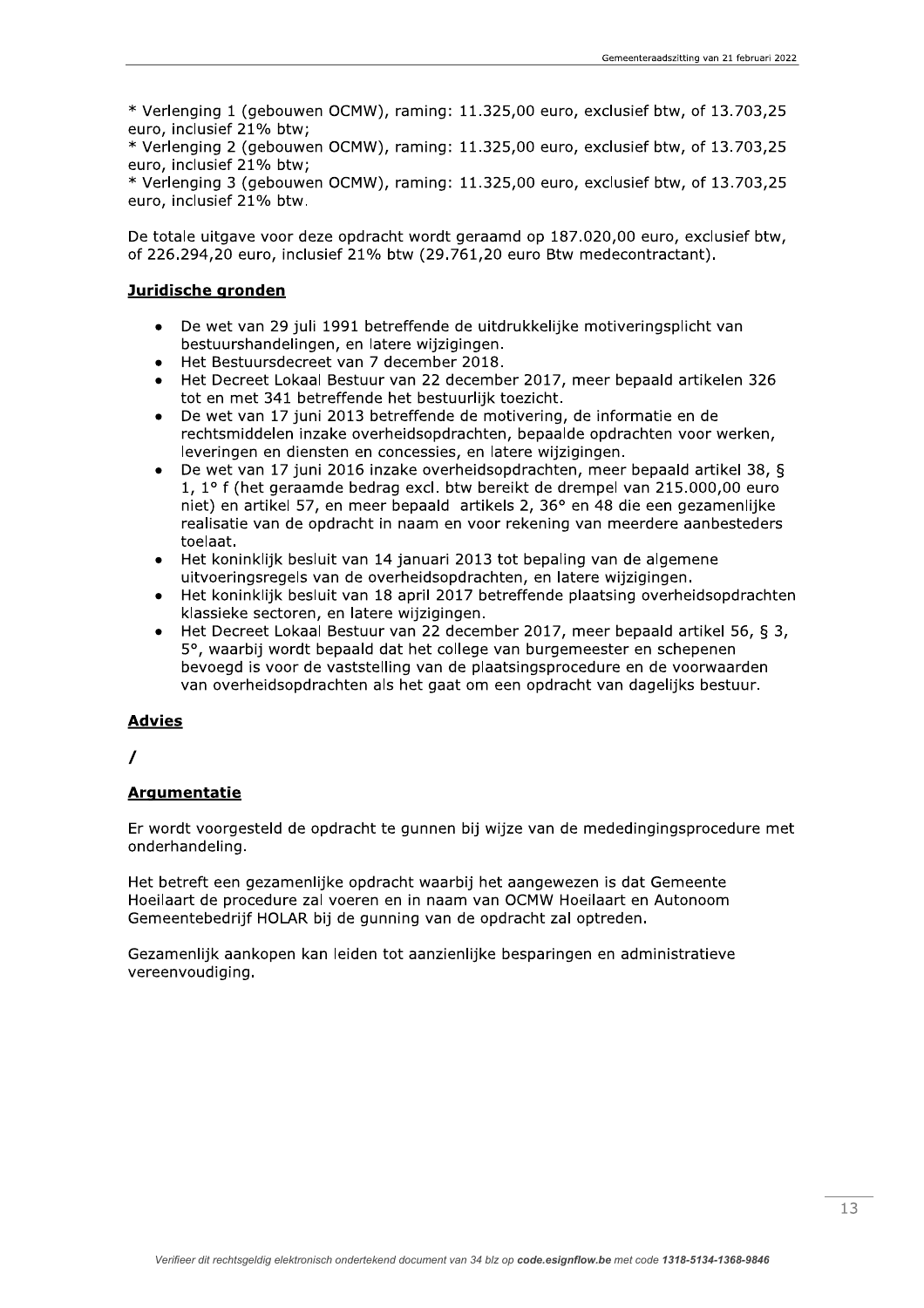## **Financieel advies**

| financiële<br>gevolgen<br>voorzien | 2022/A-4.1.0/0050-<br>30/610300/GEMEENTE/CBS/IP-GEEN,<br>2022/A-5.1.0/0752-<br>30/610310/GEMEENTE/CBS/IP-GEEN,<br>2022/A-5.2.0/0742-<br>30/610310/AGB/DC/IP-GEEN, 2022/A-<br>$5.2.0/0742 -$<br>30/610310/GEMEENTE/CBS/IP-GEEN,<br>2022/A-5.5.0/0705-<br>30/610310/GEMEENTE/CBS/IP-GEEN<br>2022/A-6.4.0/0119-<br>30/610310/GEMEENTE/CBS/IP-GEEN | De totale uitgave voor deze<br>opdracht wordt geraamd op<br>187.020,00 euro, exclusief<br>btw, of 226.294,20 euro,<br>inclusief 21% btw (29.761,20<br>euro Btw medecontractant). |
|------------------------------------|------------------------------------------------------------------------------------------------------------------------------------------------------------------------------------------------------------------------------------------------------------------------------------------------------------------------------------------------|----------------------------------------------------------------------------------------------------------------------------------------------------------------------------------|
|                                    | en op budgetcodes en in het budget van<br>de volgende jaren.                                                                                                                                                                                                                                                                                   |                                                                                                                                                                                  |

G 2022 05: Er wordt vastgesteld dat op datum van 28/01/2022 voor bovenvermelde uitgave voldoende krediet beschikbaar is om het voorgestelde bedrag te betalen.

### **BESLUIT:** eenparig aangenomen

### Artikel 1

De gemeenteraad keurt de selectievereisten zoals opgenomen in de publicatie en de raming voor de opdracht "Onderhoud en interventies op verwarmings- sanitaire en koelinstallaties van gemeentelijke, AGB en ocmw gebouwen dienstjaar 2022-2023", opgesteld door de Technische Dienst goed. De raming bedraagt 187.020,00 euro, exclusief btw, of 226.294,20 euro, inclusief 21% btw (29.761,20 euro Btw medecontractant).

### Artikel 2

Bovengenoemde opdracht wordt gegund bij wijze van de mededingingsprocedure met onderhandeling.

### Artikel 3

Gemeente Hoeilaart wordt gemandateerd om de procedure te voeren en in naam van OCMW Hoeilaart en Autonoom Gemeentebedrijf HOLAR bij de gunning van de opdracht op te treden.

### Artikel 4

In geval van een juridisch geschil omtrent deze overheidsopdracht, is elk deelnemend bestuur mee verantwoordelijk voor alle mogelijke kosten in verhouding tot zijn aandeel in de opdracht.

#### Artikel 5

Afschrift van deze beslissing wordt bezorgd aan de deelnemende besturen.

### Artikel 6

De aankondiging van de opdracht wordt ingevuld en bekendgemaakt op nationaal niveau.

### Verantwoordelijke ambtenaar: Kris Lahaye Bevoegd lid van college: Marc Vanderlinden

# **Uittreksel voor:**

Technische dienst

 $* * *$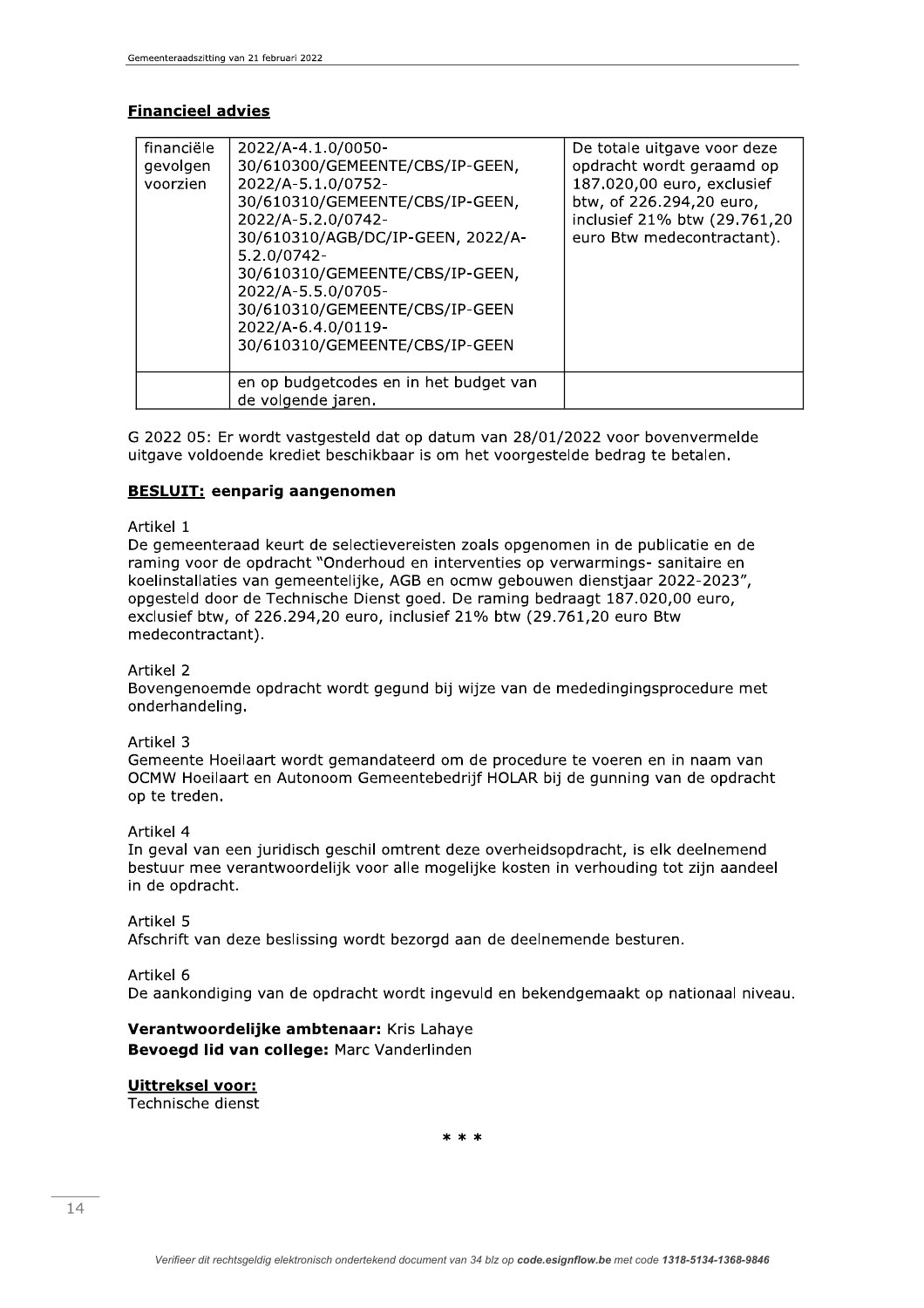## O.P.8 Omgeving. Grondafstand bepaling nieuwe rooilijn bouwproject Aura hoek W. Matstraat 1 en R. Lauwersstraat 2.

## DE RAAD.

## Voorgeschiedenis

- Een schrijven van notaris De Cock & Goret met referentie 21/0/38010/001/KG d.d. 10 januari 2022 met een aanvraag om delen van een eigendom in te lijven bij het openbaar domein ter hoogte van de Willem Matstraat nummer 1 en de hoek met de Raymond Lauwersstraat nummer 2 en 2+. Er werd een metingsplan bijgevoegd.
- Voor deze locatie werd op 28 juni 2021 een omgevingsvergunning goedgekeurd  $\bullet$ door het schepencollege voor afbraak van de bestaande panden, het oprichten van een meergezinswoning op de hoek en het bouwen van een ééngezinswoning (dossier 2021 038). De voorgevellijn van de nieuwe gebouwen is teruggetrokken ten op zichte van de bestaande rooilijn zoals te zien is op de bijgevoegde goedgekeurde bouwplannen. De bouwlijn bevindt zich achter de bestaande rooilijn.

In biilagen:

- schrijven notariskantoor met metingsplan landmeter
- omgevingsvergunning met vergunde bouwplannen terzake
- kadasterplan uittreksel
- rooilijnplan van de gemeentelijke technische dienst

## Feiten en context

De aanvraag heeft betrekking op delen van de onderstaande eigendommen:

- Willem Matstraat woning met huisnummer 1 kadastraal gekend als afdeling 1 sectie  $\bullet$ A 335 F2 deel toebehorend aan cns Guiot-Desmaels (=qoed 1a)
- Raymond Lauwersstraat hoekwoning met huisnummer 2, gekend als afdeling 1 sectie A 335 W deel toebehorend aan Aura Projects (=goed 2a)
- Raymond Lauwersstraat z/n grond kadastraal gekend als afdeling 1 sectie A 335 G2  $\bullet$ deel toebehorend aan de gemeente Hoeilaart (=goed 3a)

Op het voorgelegde proces-verbaal van opmeting opgesteld door landmeter Eddy Vranckaert op 16 december 2021 zijn deze delen :

- aangeduid als lot 1b in oranje tint
- aangeduid als lot 2b in geelgroene tint en als lot 2c in oranje tint  $\bullet$
- aangeduid als lot 3b in gele tint  $\bullet$

Op het voorgelegde metingsplan van de landmeter zijn deze delen aangeduid om te worden afgestaan en om te worden ingelijfd bij het openbaar domein van de voorliggende straten.

# Juridische gronden

• Er wordt rekening gehouden met de ter zake wettelijke bepalingen, in het bijzonder met de Vlaamse Codex Ruimtelijke Ordening en de bijhorende uitvoeringsbesluiten.

• Het gemeentewegendecreet van 3 mei 2019 is van toepassing. Het decreet is in werking getreden op 1 september 2019. De aanleg, wijziging, verplaatsing of opheffing van gemeentewegen verloopt via een procedure tot opmaak, wijziging of opheffing van een gemeentelijk rooilijnplan naar aanleiding van in dit geval een omgevingsvergunning.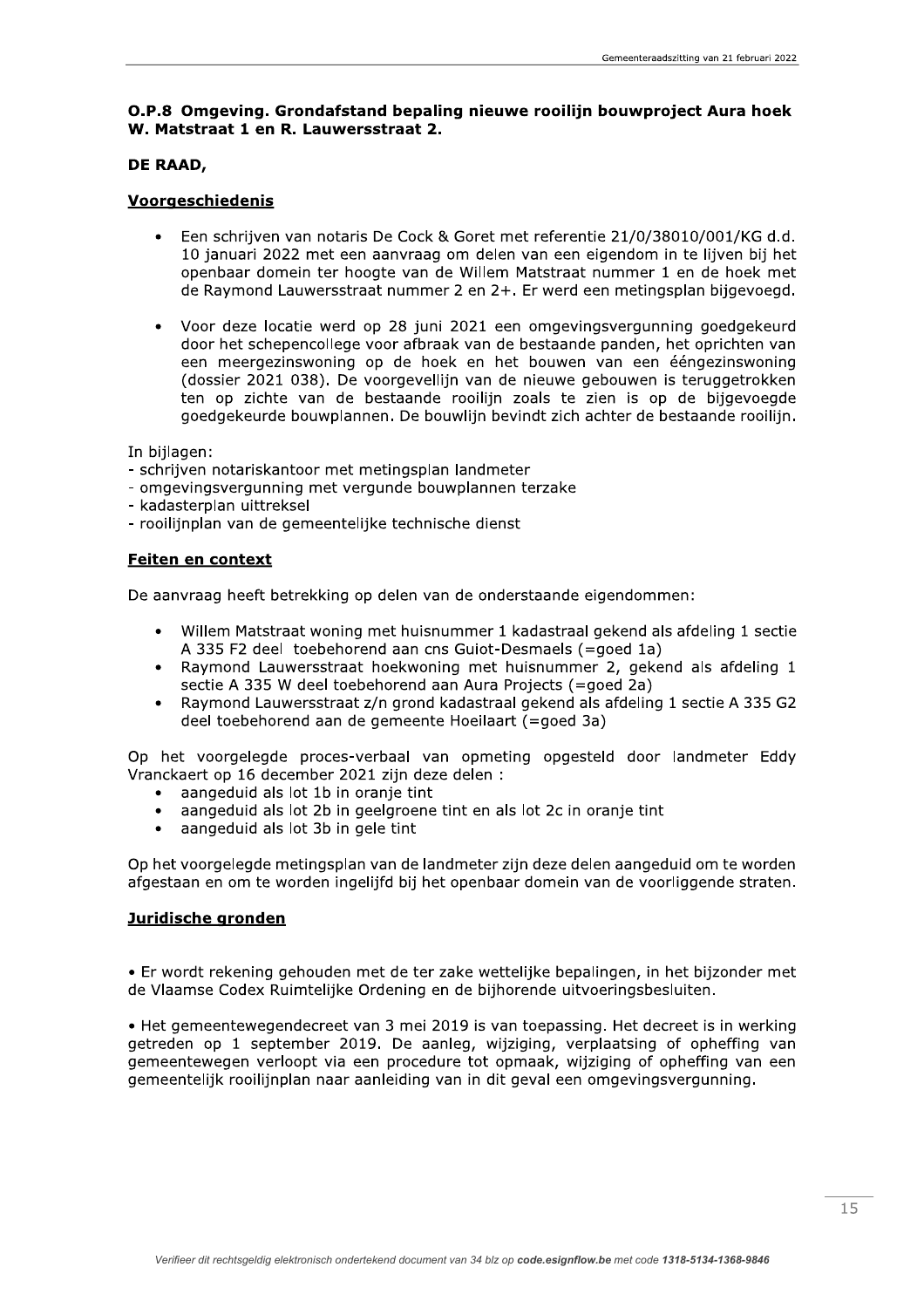• De gemeenteraad spreekt zich uit over de ligging, de breedte en de uitrusting van de gemeenteweg, en over de eventuele opname in het openbaar domein. Hierbij wordt rekening gehouden met de doelstellingen en principes, vermeld in artikel 3 en 4 van het decreet van 3 mei 2019 houdende de gemeentewegen, en in voorkomend geval met het gemeentelijk beleidskader en afwegingskader, vermeld in artikel 6 van het decreet van 3 mei 2019 houdende de gemeentewegen. De gemeenteraad kan daarbij voorwaarden opleggen en lasten verbinden, die de bevoegde overheid in de eventuele vergunning opneemt.

# **Motivering advies**

Het college van burgemeester en schepenen heeft in zitting van 24 januari 2022 het voorstel tot inlijving bij het openbaar domein gunstig geadviseerd mits voorlegging aan de gemeenteraad. Overeenkomstig de regelgeving terzake is het bepalen van rooilijnen van wegenis op het grondgebied van een gemeente de unieke bevoegdheid van de gemeenteraad.

De aanvraag is besproken met de gemeentelijke technische dienst.

## **Argumentatie**

Het tracé van de straten ter hoogte van de Willem Matstraat 1 en de hoek van de Raymond Lauwersstraat 2 en 2+ dient te worden gewijzigd naar aanleiding van het vergunde gebouwencomplex van Aura Projects.

De bestaande rooilijn wordt gewijzigd en een nieuwe rooilijn moet worden vastgelegd:

- in de Willem Matstraat: overeenkomstig de bouwliin/voorgevellijn van het nieuw op te richten hoekgebouw en meergezinswoning zoals deze is aangeduid op de vergunde bouwplannen
- in de Raymond Lauwersstraat: op 4,50m uit de as van de straat ter hoogte van de  $\bullet$ nieuw op te richten vergunde ééngezinswoning

Het voorstel om de bestaande rooilijn te verplaatsen naar achteren toe gelijklopend met de nieuwe voorgevellijn van het bouwproject, zal een gunstig effect hebben op het straatbeeld. De openheid en zichtbaarheid neemt toe. De veiligheid van de zwakkere weggebruikers kan hierdoor gunstig worden beïnvloed. De aanwezigheid van een school in de nabije omgeving is een belangrijk argument om de openbare wegenis zo gunstig mogelijk in te richten voor alle weggebruikers.

Het is daarom noodzakelijk een nieuwe rooilijn vast te leggen zoals voorgesteld op bijgevoegd plan met het doel de verbreding van de bedoelde straten en de aanleg van een veilig voetpad mogelijk te maken.

### **Financieel advies**

 $\prime$ 

# **BESLUIT: eenparig aangenomen**

### **Artikel 1**

Het tracé van de verkeersweg wordt gewijzigd in de Willem Matstraat ter hoogte van huisnummer 1 met de hoek van de Raymond Lauwersstraat ter hoogte van huisnummer 2 en  $2+$ :

In de Willem Matstraat wordt een nieuwe rooilijn vastgesteld overeenkomstig de bouwlijn/voorgevellijn van het nieuw op te richten hoekgebouw en meergezinswoning conform de vergunde bouwplannen.

In de Raymond Lauwersstraat wordt een nieuwe rooilijn vastgesteld op 4,50m uit de as van de straat ter hoogte van de nieuw te bouwen vergunde ééngezinswoning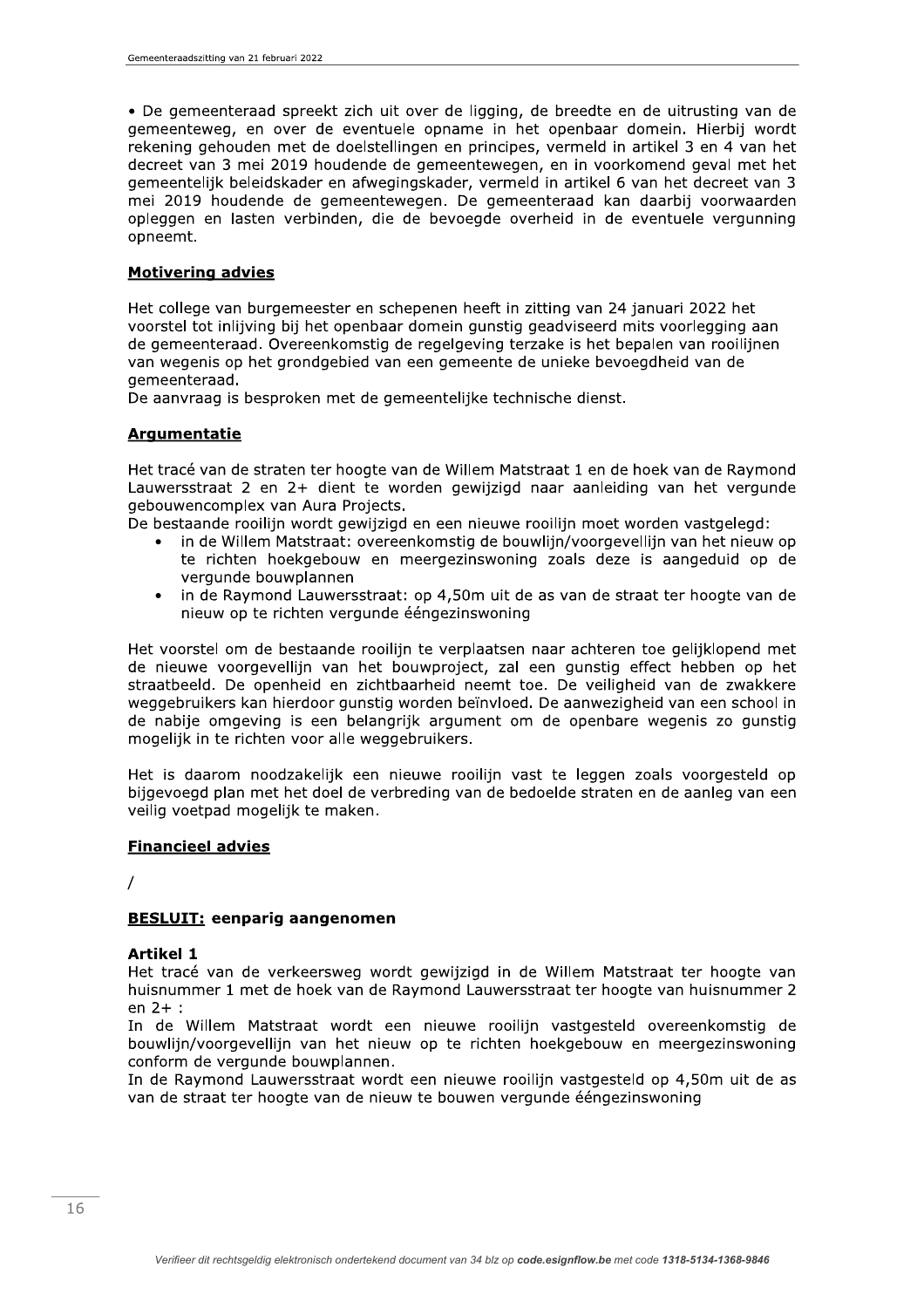### **Artikel 2**

De strook grond gelegen tussen de oude en de nieuw gevormde rooilijn zal in het openbaar domein worden ingelijfd.

### **Artikel 3**

De grondafstand zal gratis gebeuren, bij administratieve akte van grondafstand, te verlijden voor de burgemeester, handelend overeenkomstig artikel 9 van de wet van 27.05.1870.

Met een akte van gratis grondafstand opgesteld door een notariskantoor naar keuze kan de grond worden ingelijfd bij het openbaar domein.

#### **Artikel 4**

De aanvragers zullen aan het college van burgemeester en schepenen een proces-verbaal van meting, met plan, overhandigen, met aanduiding van de oppervlakte van de grond, die in uitvoering van deze beslissing zal worden afgestaan.

### **Artikel 5**

Deze beraadslaging heeft enkel uitwerking wanneer de omgevingsvergunning wordt uitgevoerd.

Verantwoordelijke ambtenaar: Christine Torel Bevoegd lid van college: Tim Vandenput

#### **Uittreksel voor:**

Ruimte en Erfgoed - RO Vlaams-Brabant Dienst ruimtelijke ordening

 $* * *$ 

### O.P.9 Dienst Omgeving. Grondafstand. Omgevingsvergunningsaanvraag voor stedenbouwkundige handelingen gelegen Overijsesteenweg 27. Overdracht van wegenis.

#### DE RAAD,

### Voorgeschiedenis

Dimitri Boon heeft een aanvraag ingediend voor stedenbouwkundige handelingen  $\bullet$ gelegen Overijsesteenweg 27. Het dossier is gekend bij de gemeente onder het nummer 203 en bij het Omgevingsloket als 2021 projectnummer OMV 2021192078.

De aanvraag omvat het verbouwen van een vrijstaande eengezinswoning. De aangevraagde bouwplannen worden ter illustratie als bijlage gevoegd.

## Feiten en context

De verkaveling heeft betrekking op een goed kadastraal gekend als afd. 1, sectie B 400P, gelegen Overijsesteenweg 27.

#### Juridische gronden

- Er wordt rekening gehouden met de ter zake wettelijke bepalingen, in het bijzonder met de Vlaamse Codex Ruimtelijke Ordening en de bijhorende uitvoeringsbesluiten.
- Het gemeentewegendecreet van 3 mei 2019 is van toepassing. Het decreet is in werking getreden op 1 september 2019. De aanleg, wijziging, verplaatsing of opheffing van gemeentewegen verloopt via een procedure tot opmaak, wijziging of opheffing van een gemeentelijk rooilijnplan naar aanleiding van in dit geval een aanvraagdossier voor een omgevingsvergunning.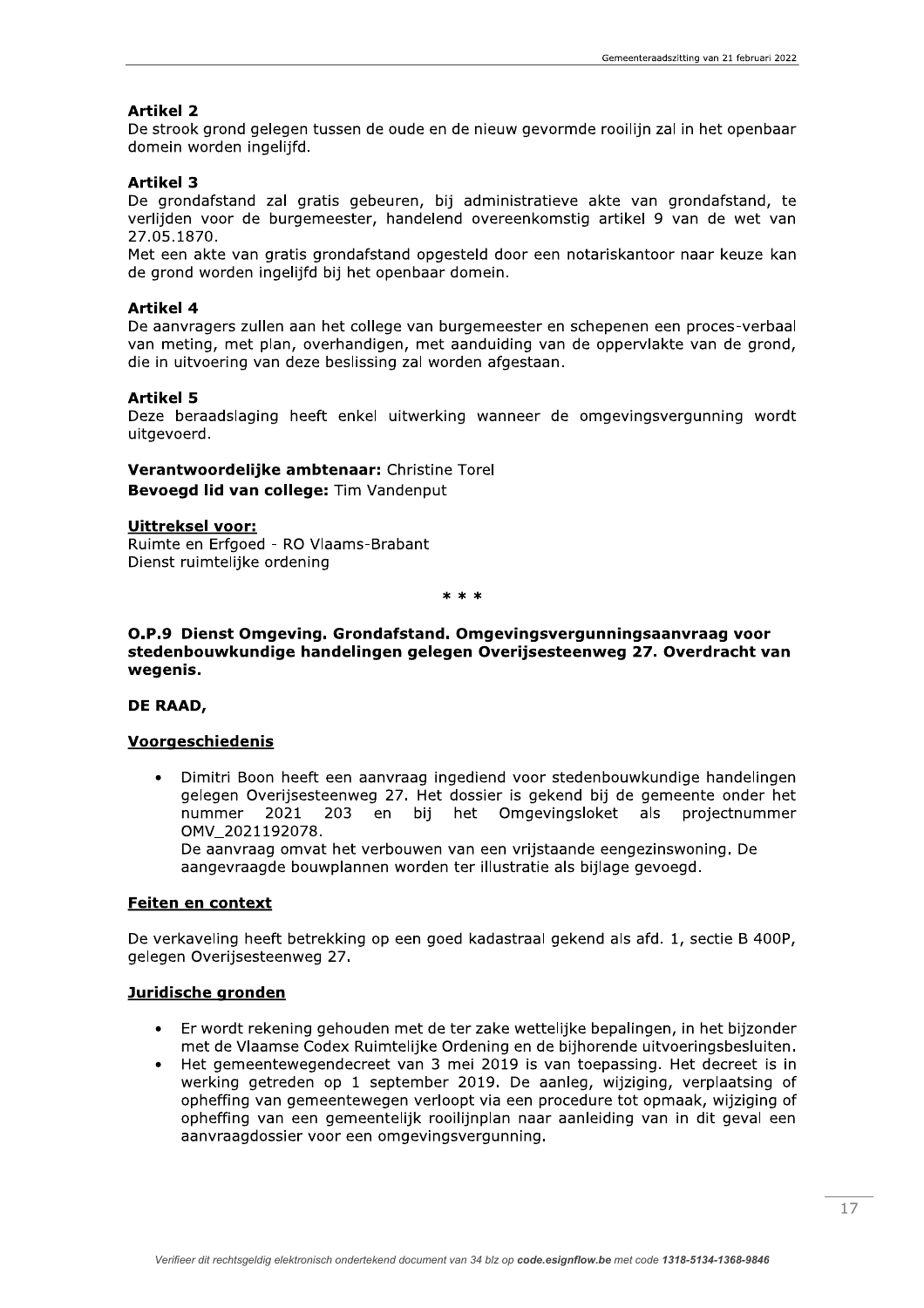De gemeenteraad spreekt zich uit over de ligging, de breedte en de uitrusting van  $\bullet$ de gemeenteweg, en over de eventuele opname in het openbaar domein. Hierbij wordt rekening gehouden met de doelstellingen en principes, vermeld in artikel 3 en 4 van het decreet van 3 mei 2019 houdende de gemeentewegen, en in voorkomend geval met het gemeentelijk beleidskader en afwegingskader, vermeld in artikel 6 van het decreet van 3 mei 2019 houdende de gemeentewegen. De gemeenteraad kan daarbij voorwaarden opleggen en lasten verbinden, die de bevoegde overheid in de eventuele vergunning opneemt.

### **Advies**

Er werd geen extern advies gevraagd.

Er werd een openbaar onderzoek georganiseerd. Er werden geen bezwaarschriften ontvangen.

### **Argumentatie**

Een aanvraag werd ingediend door Dimitri Boon voor het verbouwen van een vrijstaande eengezinswoning gelegen Overijsesteenweg 27.

Het tracé van de bovenvermelde straat ter hoogte van genoemde grond moet worden gewijzigd. De bestaande losweg dient te worden overgedragen aan het openbaar domein. De nieuwe rooilijn moet worden vastgelegd op nieuwe perceelsgrenzen en dit zoals aangeduid op het verkavelingsontwerp (zie oranie aanduiding).

Het is noodzakelijk een nieuwe rooilijn vast te leggen zoals voorgesteld op bijgevoegd plan met het doel de achterliggende woningen aan de Overijsesteenweg te onstluiten en de aanleg van een veilig openbaar domein mogelijk te maken.

### **Financieel advies**

Geen financiële gevolgen voorzien.

### **BESLUIT: eenparig aangenomen**

#### **Artikel 1**

In de Overijsesteenweg wordt het tracé van de verkeersweg, ter hoogte van de eigendom van Dimitri Boon met betrekking tot de ingediende omgevingsvergunning voor het verkavelen van grond, gewijzigd en vastgesteld zoals aangeduid op het bijgevoegde plan.

### **Artikel 2**

De strook grond gelegen tussen de oude en de nieuw gevormde rooilijn zal in het openbaar domein worden ingelijfd.

### **Artikel 3**

De grondafstand zal gratis gebeuren, bij administratieve akte van grondafstand, te verlijden voor een notaris naar keuze van de verkavelaar.

#### **Artikel 4**

Met het oog op het afleveren van de omgevingsvergunning zullen de aanvragers aan het college van burgemeester en schepenen een proces-verbaal van meting, met plan, overhandigen, met aanduiding van de oppervlakte van de grond, die in uitvoering van deze beslissing zal worden afgestaan.

#### **Artikel 5**

Deze beraadslaging heeft enkel uitwerking wanneer de omgevingsvergunning wordt toegestaan.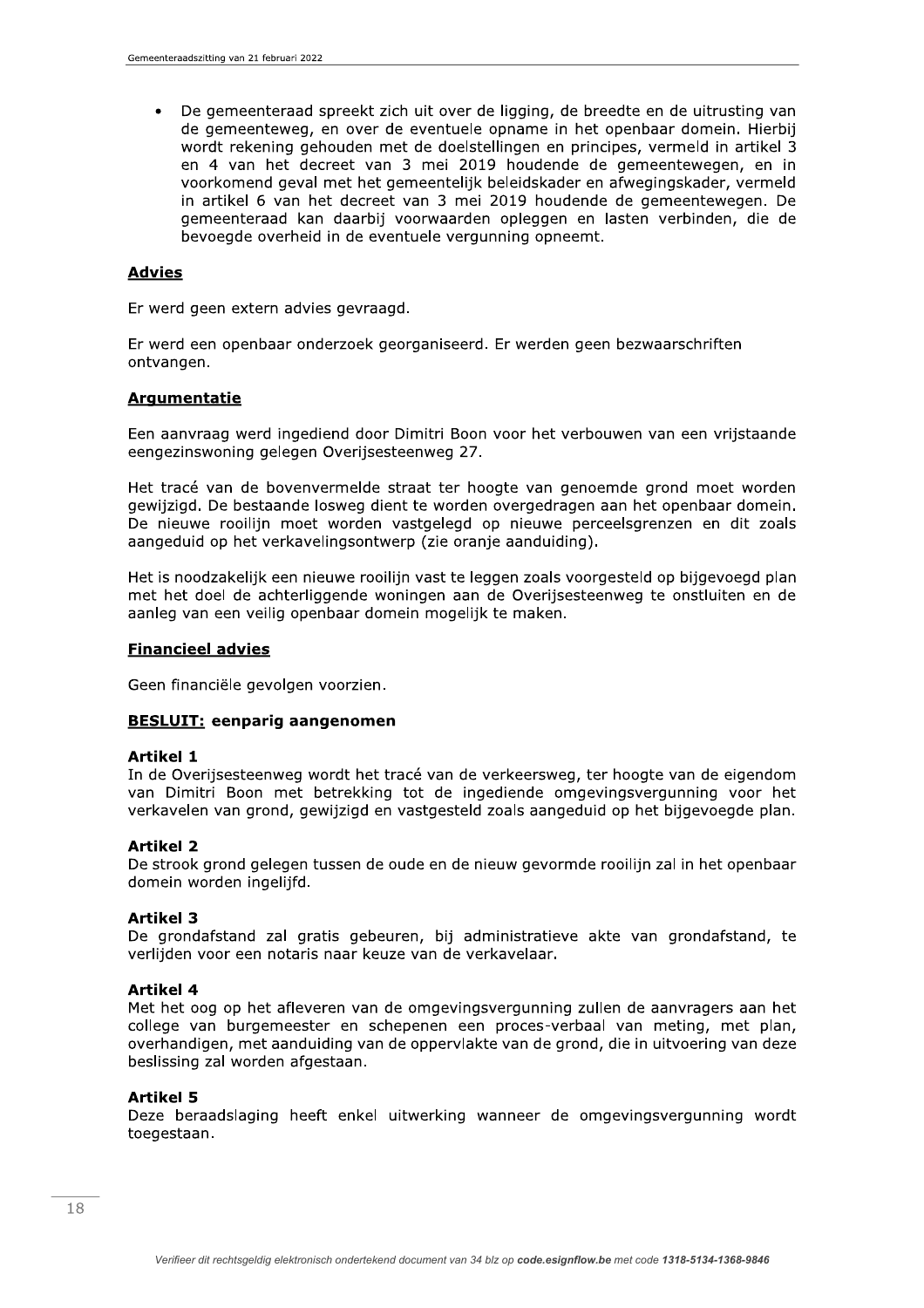Verantwoordelijke ambtenaar: Louise de Vos Bevoegd lid van college: Tim Vandenput

**Uittreksel voor:** 

Dienst omgeving

### $* * *$

## O.P.10 Dienst Vrije Tijd. Jeugdwerkbeleid. Overeenkomsten Langdurig Gebruik **Jeugdwerk**

### DE RAAD,

### **Voorgeschiedenis**

- 17 oktober 2017: bezoek preventiedienst hulpverleningszone Oost Vlaams-Brabant met het oog op brandveiligheid mbt overnachting van groepen in de jeugdlokalen.
- 20 december 2018: bespreking afspraken rond overnachtingen in de jeugdlokalen op de Raad van Beheer Jeugdwerkinfrastructuur, naar aanleiding van brainstorm hoofdleiding scouts en chiro.
- 27 januari 2020: Gemeenteraadszitting waar het reglement voor het gebruik van infrastructuur en aanverwante dienstverlening werd goedgekeurd.
- 19 maart 2021: overlopen voorstel Overeenkomst Langdurig Gebruik met de financiële dienst.
- 13 oktober 2021: bespreking finaal voorstel overeenkomsten met schepen Pieter Muvidermans.
- 19 oktober 2021: overlopen overeenkomsten met Scouts en Chiro.
- 17 november 2021: overlopen overeenkomst met JH De Serre.
- 8 december 2021: bespreking overeenkomsten met DB Jeugdraad.
- 8 december 2021: jeugdraadzitting waarop de overeenkomsten besproken werden en voor advies voorgelegd.
- 9 december 2021: positief advies van de jeugdraad voor de overeenkomsten.
- 10 januari 2022: Principiële goedkeuring van de voorstellen door het college van burgemeester en schepenen en akkoord voor agendering op de gemeenteraad.

### **Feiten en context**

De overeenkomsten langdurig gebruik zijn de huurovereenkomsten tussen de gemeente en de jeugdverenigingen voor het gebruik van de Joengele en het jeugdhuis. Er staat heel wat informatie in en bepaald wat er wel en niet mag in de jeugdinfrastructuur. De overeenkomsten waren toe aan een update.

De overeenkomsten werden overlopen met het jeugdhuis en met de scouts en chiro. Zij gaven reeds hun akkoord over de ontwerpen. Ook de jeugdraad leverde een positief advies af, hetgeen terug te vinden is in bijlage bij deze nota.

Voor het overgrote deel is de inhoud van overeenkomst ongewijzigd ten opzichte van de oude versie. De voornaamste wijzigingen die zijn doorgevoerd worden hieronder kort opgesomd;

Jeugdhuis:

- Het jeugdhuis krijgt 5 sleutels/badges ter beschikking (vroeger waren dat er minder)
- De openingsuren worden apart vastgesteld door het college, zo vermijden we dat we telkens opnieuw naar de gemeenteraad moeten als het jeugdhuis zijn openingsuren wil aanpassen. Als ze buiten die momenten nog willen openen zullen ze dan in principe het akkoord van het college moeten vragen.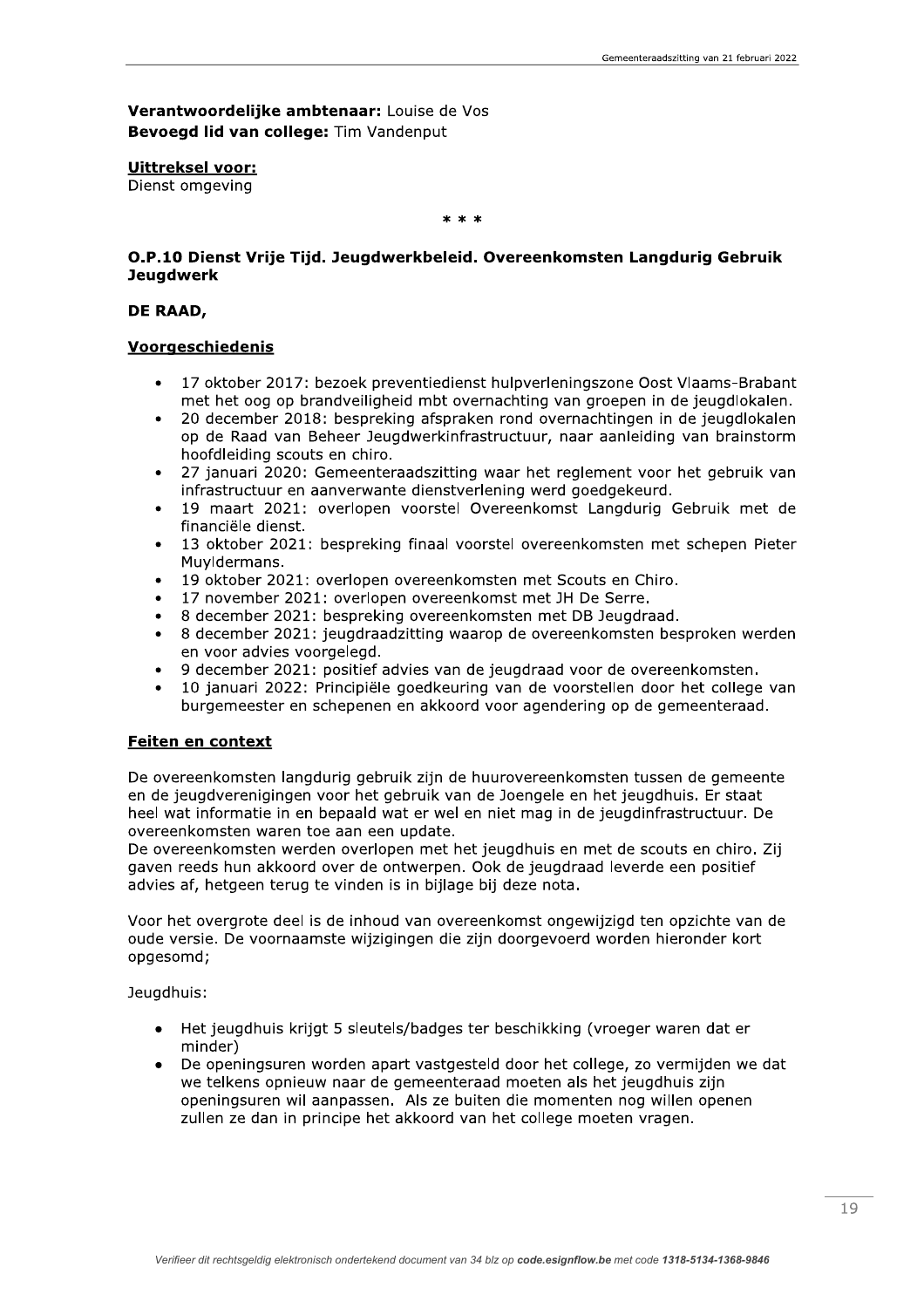- Het jeugdhuis mag niet aan derden onderverhuurd worden. Samenwerkingen met  $\bullet$ derden mogen wel. Je kan het jeugdhuis dus niet afhuren voor een privéfeestie bijvoorbeeld, het moet steeds openbaar toegankelijk zijn.
- Vier vrijdagen per jaar mag het jeugdhuis de aangrenzende polyvalente zaal aanvragen, ze krijgen dan voorrang voor het gebruik voor andere gebruikers. Dit gebruik is niet gratis.
- Het gemeentebestuur voorziet een jaarcontract voor het spelen van achtergrondmuziek (Sabam en Billijke Vergoeding). Als er bijkomende aanvragen moeten gebeuren, zoals voor een fuif bijvoorbeeld, moet het jeugdhuis dat zelf doen en er ook de meerkost voor dragen.
- Bij aanpassingen aan de infrastructuur, zoals het plaatsen van vaste kasten of het  $\bullet$ schilderen van muren, is het niet langer nodig voorgaande toestemming van het college te krijgen. Vanaf nu zal toestemming van de coördinator jeugd en schepen voldoende zijn. Op die manier kan er korter op de bal gespeeld worden en maken we dit soort aanvragen administratief makkelijker, indien vereist kan ook het advies van de technische dienst ingewonnen worden alvorens toestemming verleend wordt.
- De jaarlijkse huurprijs bedraagt €800. De prijs werd berekend op basis van de tarieven in het infrastructuur-reglement. De jaarlijkse factuur van €500 waarbij de verenigingen konden investeren in de infrastructuur valt weg.
- Er komt een nieuwe regeling waarbij de verenigingen korting kunnen krijgen op hun huurprijs. Wanneer ze een zaal huren van de gemeente betalen ze daarvoor het gangbare tarief. Datzelfde bedrag zal dan echter ook afgetrokken worden van hun huurprijs op het einde van het jaar. Hoe vaker ze dus zalen huren, hoe goedkoper de factuur aan het einde van het jaar zal zijn. Op die manier hopen we de ondernemingszin van de verenigingen te stimuleren en hopen we hen aan te moedigen om activiteiten te organiseren.

Scouts & Chiro:

- Verhuur van de lokalen aan derden kan enkel mits toestemming college. Het college bepaalt bij goedkeuring van de aanvraag het tarief, op advies van de coördinator Jeugd. Een van de 2 verenigingen wordt aangesteld als verantwoordelijke voor het verhuur. De vastgelegde prijs voor het huren van de lokalen wordt doorgestort naar de verantwoordelijke vereniging.
- Overnachten is toegestaan mits voorafgaand akkoord van de coördinator Jeugd,  $\bullet$ de twee verenigingen en het college van burgemeester en schepenen. Een overnachting moet 15 werkdagen op voorhand aangevraagd worden bij de dienst vrije tijd. Er wordt geen limiet op het aantal overnachtingen geplakt, college en jeugdcoördinator moeten nog steeds hun akkoord geven dus kunnen weigeren indien het in bepaalde periodes te druk wordt.
- Bij regenweer kunnen de verenigingen gratis gebruik maken van de polyvalente  $\bullet$ zalen van de Koldam, mits ze beschikbaar zijn. Ze krijgen hiervoor een badge, maar moeten dit nog steeds op voorhand aanvragen. De gemeente komt tussenbeide en neemt de kost hiervoor op zich.
- Net als bij het jeugdhuis is er geen toestemming meer nodig van het college voor  $\bullet$ schilder- en andere werken. Toestemming van de coördinator jeugd en schepen zijn vanaf nu voldoende. Indien wenselijk wordt de technische dienst om advies gevraagd.
- De jaarlijkse huurprijs is voor beide verenigingen dezelfde: €1280 per jaar. Het bedrag wordt op dezelfde manier berekend als voor het jeugdhuis.
- Ook bij de jeugdverenigingen valt de €500 weg en introduceren we de regel dat ze bij het huren van zalen de huurprijs in mindering krijgen bij hun eindfactuur.

# Juridische gronden

Gemeenteraadszitting van 27 januari 2020 waar het reglement voor het gebruik van infrastructuur en aanverwante dienstverlening werd goedgekeurd.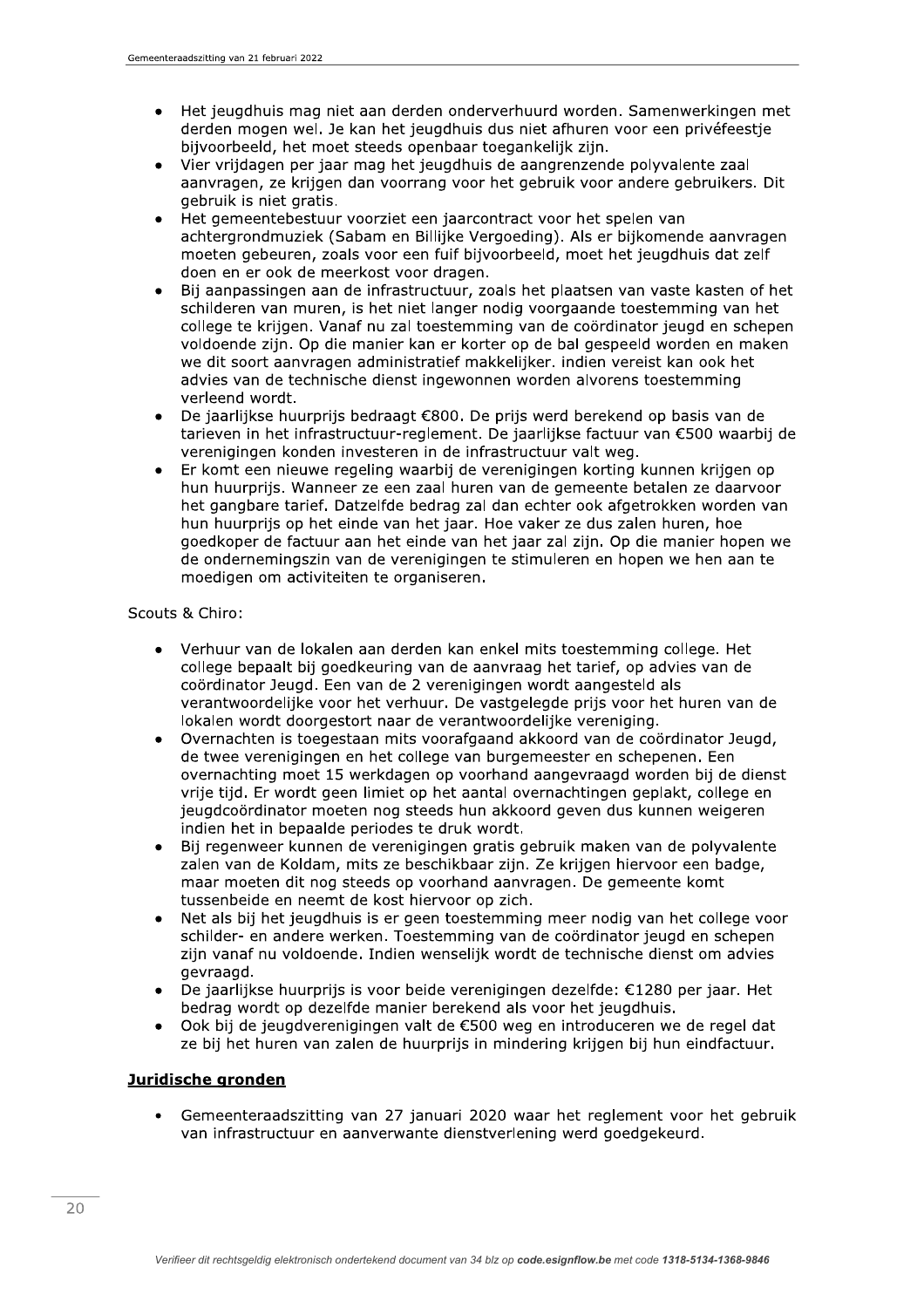# **Advies**

Jeugdraad Hoeilaart gaf in de zitting van 8 december 2021 een positief advies voor de overeenkomsten langdurig gebruik.

Bezoek van deskundige brandpreventie Lt. Emmanuel Goossens van de hulpverleningszone Oost Vlaams-Brabant op 18 oktober 2017 om na te gaan of de jeugdlokalen voldoen aan de veiligheidsnormen om overnachtingen door te mogen laten gaan. Er werd een positief advies afgeleverd, mits het uitvoeren van enkele bijkomende brandpreventiemaatregelen. Alle gevraagde maatregelen werden intussen uitgevoerd.

## **Argumentatie**

De dienst Vrije Tijd verleent een positief advies voor de goedkeuring van de overeenkomsten langdurig gebruik voor het jeugdwerk.

Bij de opstart van het jeugdhuis was destijds beloofd dat het jeugdhuis voor de eerste drie jaar gratis gebruik kreeg van het jeugdhuis. Vanwege corona heeft geen enkele vereniging de afgelopen 2 jaar moeten betalen voor het gebruik van de gemeentelijke infrastructuur. Het jeugdhuis vraagt echter om de corona-jaren niet mee te tellen aangezien ze een groot deel van die periode noodgedwongen gesloten waren.

De jeugdraad pleit voor het beste scenario voor het jeugdhuis. Ze hebben door corona een erg moeilijke opstart gekend en verdienen dus alle steun. In totaal is de horeca sinds de start van de corona-pandemie zo'n 10 maand gesloten geweest. Voorstel om af te ronden naar 1 jaar en dus het jeugdhuis nog 2 jaar gratis gebruik te gunnen van de infrastructuur, tot en met 2023.

Het logiesdecreet bepaald dat er geen speciale vergunning nodig is voor laten logeren van jeugdverenigingen in jeugdlokalen, mits het gaat om niet meer dan 60 dagen per jaar. Overnachting mag enkel gegund worden aan jeugdverenigingen en er is een schriftelijke meldingsplicht voor elke overnachting. Dat laatste wordt voor de Hoeilaartse jeugdverenigingen omgezet naar een aanvraag zoals omschreven in de overeenkomst langdurig gebruik.

## **Financieel advies**

| Financiële gevolgen | Inkomsten voor het gebruik van | 2022: 2560 euro   |
|---------------------|--------------------------------|-------------------|
| voorzien            | jeugdwerkinfrastructuur.       | l 2023: 2560 euro |
|                     |                                | l 2024: 3360 euro |
|                     |                                |                   |

In 2022 en 2023 zullen er enkel inkomsten zijn gezien het jeugdhuis tot 2023 gratis gebruik mag maken van het jeugdhuis. De bedragen hierboven vernoemd zijn de maximale bijdragen, in realiteit zullen de inkomsten lager liggen aangezien we er van uit gaan dat de verenigingen doorheen het jaar gemeentelijke infrastructuur zal huren waarbij ze de kost daarvan in mindering krijgen op hun eindfactuur.

Deze bedragen zijn niet voorzien als ontvangst in het AMJP en zullen deel uitmaken van AMJP.

### **BESLUIT: eenparig aangenomen**

### **Artikel 1**

De Gemeenteraad keurt het voorstel voor de vernieuwde overeenkomsten langdurig gebruik voor het gebruik van de jeugdlokalen Joengele goed.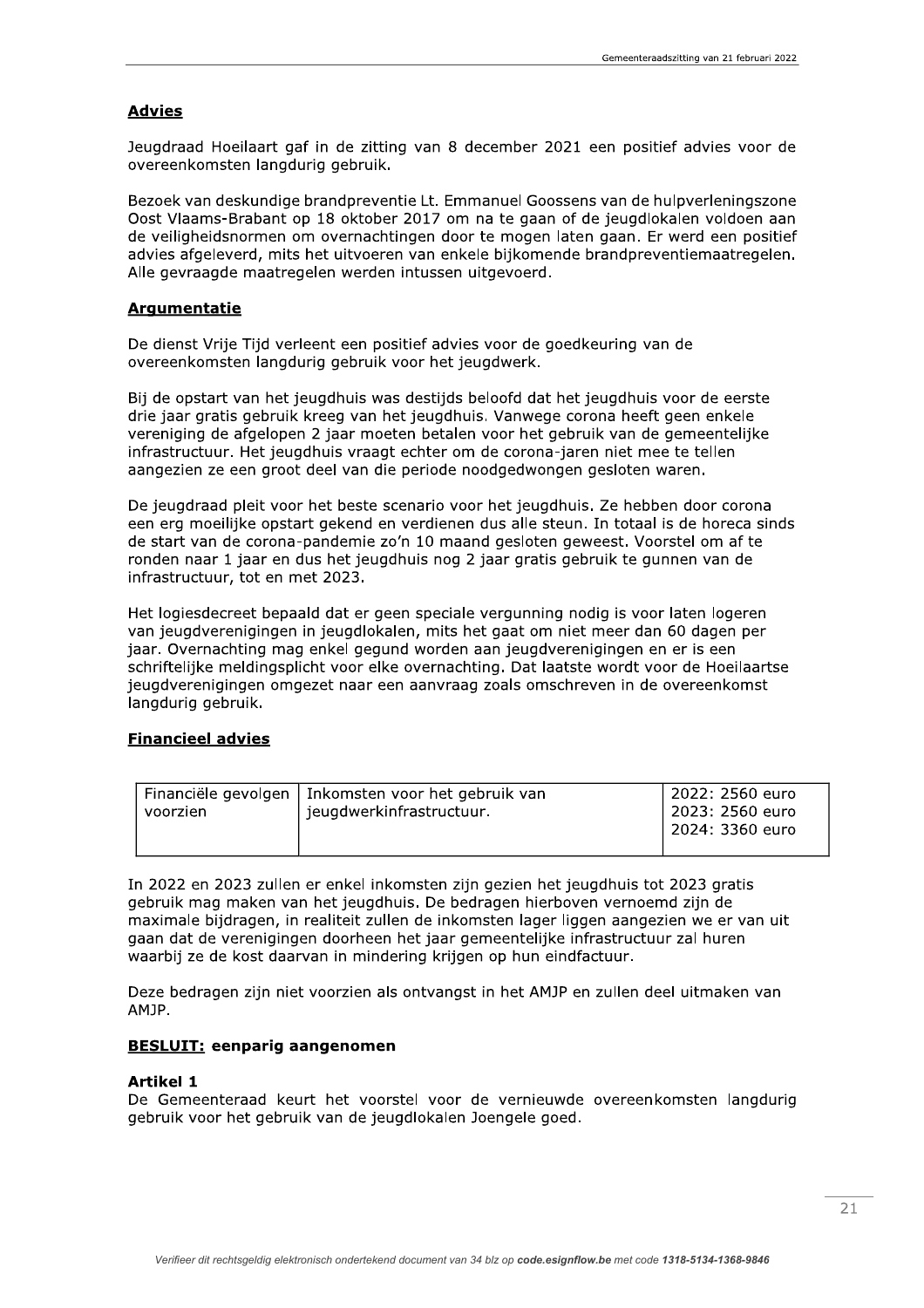# **Artikel 2**

De Gemeenteraad keurt het voorstel voor de vernieuwde overeenkomsten langdurig gebruik voor het gebruik van het jeugdhuis goed.

## **Artikel 3**

De Gemeenteeraad keurt het voorstel om het jeugdhuis kosteloos gebruik te laten maken van het jeugdhuislokaal in SJC Koldam tot en met 2023 goed.

# Verantwoordelijke ambtenaar: Ben Holderbeke Bevoegd lid van college: Pieter Muyldermans

## Uittreksel voor:

Dienst vrije tijd

 $* * *$ 

# O.P.11 Dienst Vrije Tijd. Reglement Doendersbudget.

### DE RAAD.

## Voorgeschiedenis

- De gemeente Hoeilaart heeft in het MJP 2022 een budget van 25.000 euro voorzien als Doendersbudget.
- 4 oktober 2021: goedkeuring van het college van burgemeester en schepenen om het voorstel van reglement te bezorgen voor advies aan de adviesraden.
- Op 5 oktober 2021 werd het Doendersbudget besproken tijdens het Interradenoverleg
- Op 12 oktober 2021 werd advies gevraagd aan de gemeentelijke adviesraden
- 20 december 2021 keurde het college van burgemeester en schepenen het voorstel ontwerp reglement Doendersbudget goed
- 12 januari 2022 werd het reglement Doendersbudget toelicht aan de voorzitters van adviesraden en andere geïnteresseerden
- 8 februari 2022 werd het reglement Doendersbudget toegelicht aan de commissie Leven

# Feiten en context

Naar aanleiding van de adviesvraag i.v.m. het Doendersbudget gaven volgende adviesraden een advies:

- Seniorenraad
- $-$  Gros
- Jeugdraad
- Milieuraad
- Cultuurraad

De sportraad deelde mee dat zij geen advies wensen te geven. Er werd geen advies ontvangen van de Bibraad, Gecoro, LOK, Mobiliteitsraad en de RLE De adviezen zijn terug te vinden als bijlage.

### Juridische gronden

• Decreet lokaal bestuur van 22 december 2017, meer bepaald artikel 41

# **Advies**

Seniorenraad, GROS, Jeugdraad, Milieuraad en de Cultuurraad hebben een advies geformuleerd. Dit is terug te vinden als bijlage.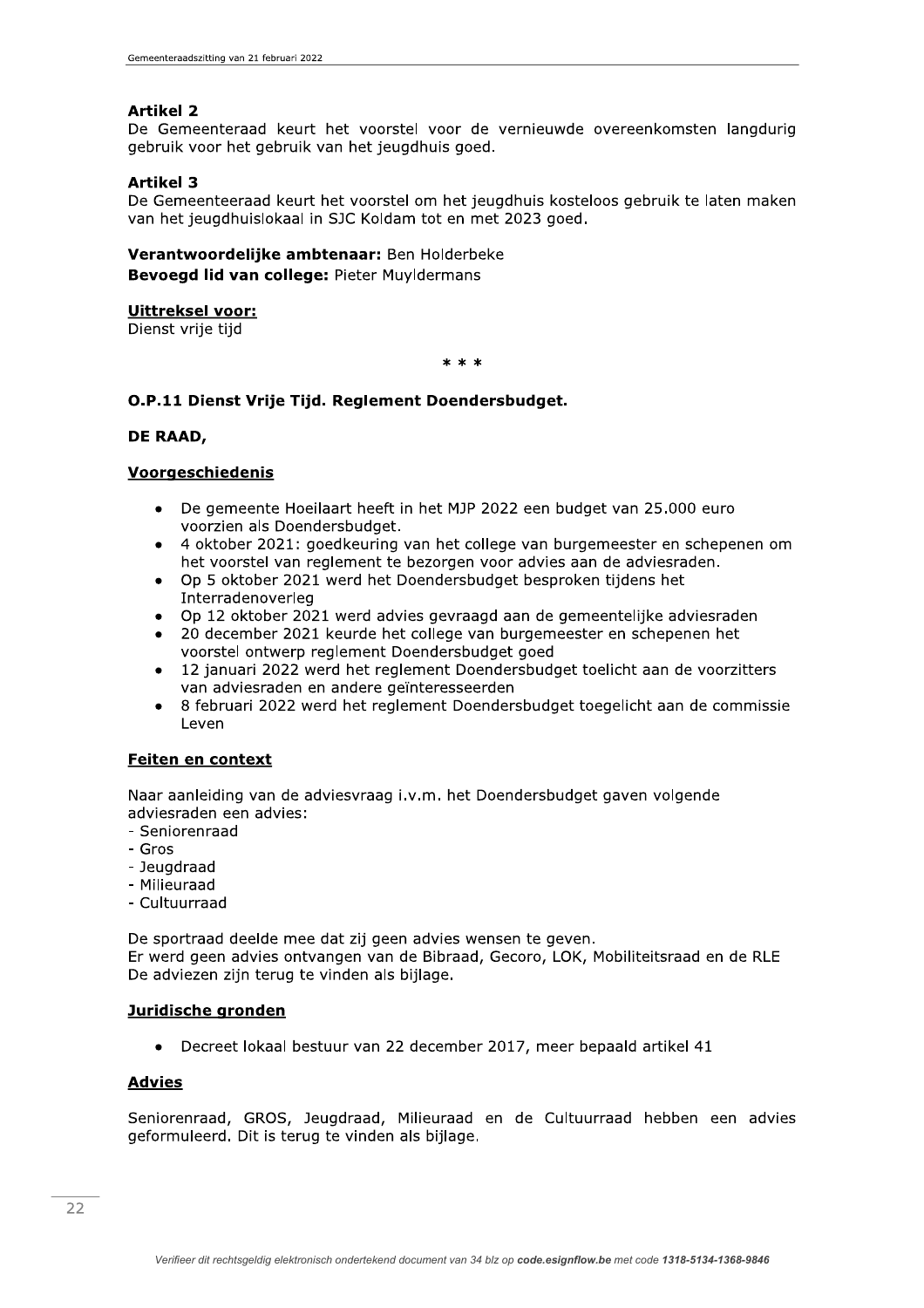# **Argumentatie**

Het is aangewezen dat er een reglement Doendersbudget opgesteld en goedgekeurd wordt door de gemeenteraad teneinde een goede verloop van het project te garanderen. Daarom wordt aan de gemeenteraad goedkeuring gevraagd.

### **Financieel advies**

| l Financiële    | l Actie: A-5.7.0 | l Offerte: 25.000                 |
|-----------------|------------------|-----------------------------------|
| l gevolgen      | AR:6430000 -     | Huidig saldo krediet: 25.000 euro |
| voorzien - 2022 | BI:0119-16       | Saldo na vastlegging:0 euro       |
|                 | IP:              |                                   |

# **BESLUIT:**

18 stemmen voor: Tim Vandenput, Joris Pijpen, Marc Vanderlinden, Pieter Muyldermans, Annelies Vanderlinden, Joy Sergeys, Alain Borreman, Luc Meganck, Jo Portois, Julie Delwick, Caroline Lagrange, Véronique Desmet, Timothy Rowies, Kenny Verbeeck, Marijke Belsack, Youri Vandervaeren, **Maarten Bresseleers en Steven Coppens** 1 onthouding: Patrick Demaerschalk

Enig artikel

De gemeenteraad gaat akkoord met het reglement Doendersbudget zoals toegevoegd als bijlage.

Verantwoordelijke ambtenaar: Nadine Schroeders Bevoegd lid van college: Pieter Muyldermans

### **Uittreksel voor:**

Dienst Vrije Tijd, digitaal loket

#### $* * *$

### O.P.12 Personeelsdienst. Wijziging personeelsformatie.

### DE RAAD,

### Voorgeschiedenis

31 mei 2021: goedkeuring van de voor het laatst gewijzigde personeelsformatie van lokaal bestuur Hoeilaart.

### Feiten en context

### BI 0119 Overige algemene diensten

Bevordering van Logistiek beheerder D1-D3 naar Logistiek beheerder gebouwen en groen  $C1-C3$ .

Oorspronkelijk was deze functie gericht op de uitvoering van het technisch onderhoud in gemeenschapscentrum. De het functie-inhoud wijzigt naar ruimere verantwoordelijkheden, zoals het technische beheer van andere gemeentelijke gebouwen en het groenbeheer binnen de gemeente, zowel op technisch als op administratief gebied. Het statuut wijzigt van arbeider naar bediende.

### Financieel: 3.700 euro.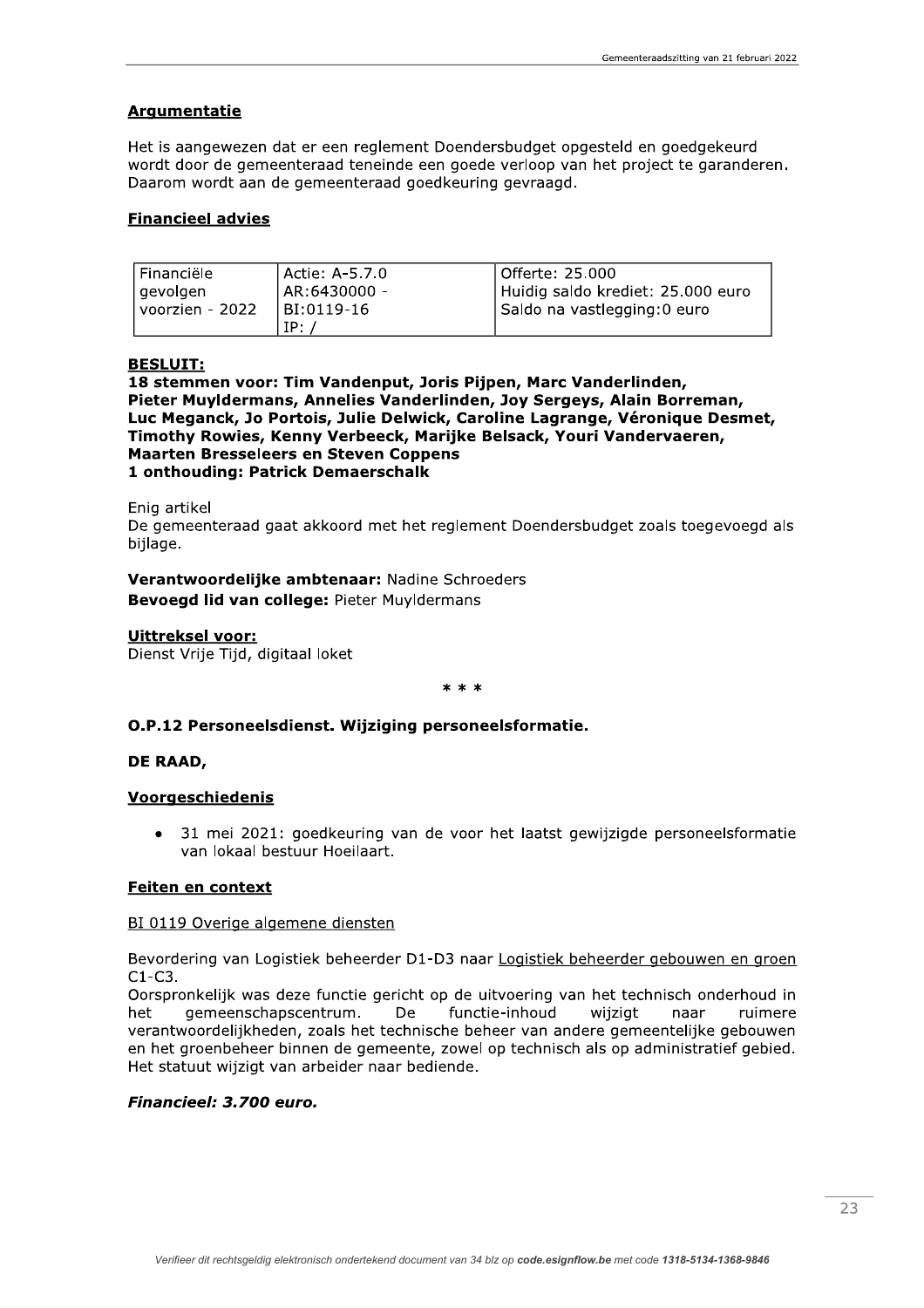### BI 0390 Milieubescherming

Wijziging van functietitel: Klimaatambtenaar.

### Financieel: / euro.

### BI 0945 Kinderopvang.

De middelen van het VIA 6 worden aangewend voor een uitbreiding van Kinderbegeleider met 0,20 FTE. Dit stelt de medewerkers van het kinderdagverblijf in staat om meer aandacht te schenken aan het pedagogisch beleid en de uitvoering hiervan, zoals gevraagd in het sectoraal akkoord.

## Financieel: 10.000 euro - volledig gefinancierd door VIA 6.

#### **BI 0953 WZC**

De middelen van het VIA 6 worden aangewend voor een nieuwe functie Deskundige logopedie (0,50 FTE) en een uitbreiding van de Logistieke medewerkers (zorgassistent)  $(0, 20$  FTE).

Dit werd reeds per mail in september 2021 rondgestuurd.

### Financieel: 27.300 euro + 8.800 euro - volledig gefinancierd door VIA 6.

De functietitel van animator wijzigt naar Begeleider wonen en leven, vanwege de wijzigingen in het woonzorgdecreet, waarbij de nadruk niet enkel gelegd wordt op het animatieve maar op het wonen en leven in het algemeen.

De functiebeschrijving werd aangepast, een diploma zorgkundige is niet vereist voor deze functie waardoor het barema wijzigt van C1-C2 naar C1-C3.

### Financieel: / euro.

De aangepaste versie van de personeelsformatie is terug te vinden in bijlage. Het totaal aantal personeelsleden stijgt tot 175,21 FTE (excl. tewerkstellingen artikel 60 § 7).

### De financiële impact werd berekend aan de huidige index (februari 2022).

#### Juridische gronden

• Decreet Lokaal Bestuur van 22 december 2017, en latere wijzigingen.

#### **Advies**

Voorgelegd op het vakbondsoverleg van 17 januari 2022.

Gunstig advies voor de wijzigingen, met de bemerking om de functies te voorzien in statutair verband en onder voorbehoud van de nieuwe barema's in de zorginstellingen  $(IFIC).$ 

#### **Argumentatie**

Deze wijzigingen zijn noodzakelijk om de goede werking op de betrokken diensten aan te houden en te verbeteren.

De wijzigingen werden besproken op het MAT en opgenomen in het budget.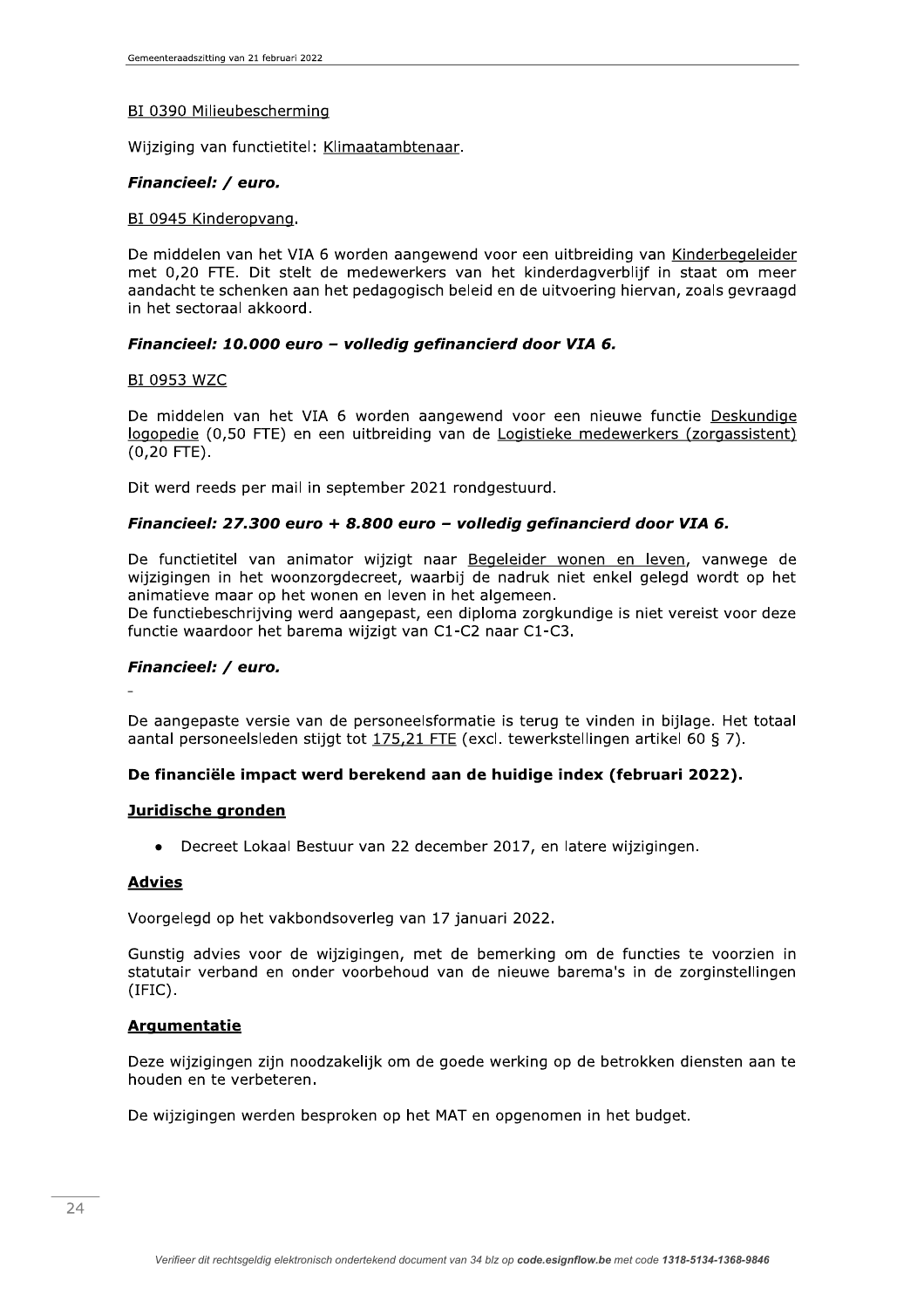### **Financieel advies**

Financiële gevolgen voorzien op de betrokken beleidsitems.

#### **BESLUIT:**

15 stemmen voor: Tim Vandenput, Joris Pijpen, Marc Vanderlinden, Pieter Muyldermans, Annelies Vanderlinden, Joy Sergeys, Luc Meganck, Julie Delwick, Caroline Lagrange, Véronique Desmet, Timothy Rowies, Kenny Verbeeck, Marijke Belsack, Maarten Bresseleers en Steven Coppens 4 onthoudingen: Patrick Demaerschalk, Alain Borreman, Jo Portois en **Youri Vandervaeren** 

#### **Artikel 1**

De gemeenteraad gaat akkoord met de voorgestelde wijzigingen aan de personeelsformatie zoals toegevoegd in bijlage.

#### **Verklaring stemgedrag**

Jo Portois maakt volgende opmerking: " We wouden ons gemotiveerd onthouden omdat het vakbonsverslag ontbrak."

Verantwoordelijke ambtenaar: Steven Craps Bevoegd lid van college: Tim Vandenput

#### **Uittreksel voor:**

Personeelsdienst.

 $* * *$ 

### O.P.13 Personeelsdienst. Algemeen directeur. Kennisname ontslag en besluit vacantverklaring.

### DE RAAD,

### **Voorgeschiedenis**

- 1 november 2015: indiensttreding van dhr. Bram Wouters als afdelingshoofd  $\bullet$ beleid en dienstverlening
- 26 augustus 2019: definitieve aanstelling door de gemeenteraad van dhr. Bram Wouters als algemeen directeur met ingang vanaf 1 augustus 2019
- 9 februari 2022: ontslag ingediend door dhr. Bram Wouters.

### Feiten en context

Dhr. Bram Wouters heeft op 10 februari 2022 aangegeven ontslag te nemen als algemeen directeur. Met het oog op zijn vervanging wordt de functie vacant verklaard.

#### Juridische gronden

- Besluit van de Vlaamse Regering van 7 december 2007 houdende de minimale voorwaarden voor de personeelsformatie, de rechtspositieregeling en het mandaatstelsel van het gemeentepersoneel en het provinciepersoneel, artikels 106 en 107;
- Besluit van de Vlaamse Regering van 23 november 2012 tot wijziging van het  $\bullet$ Besluit van de Vlaamse Regering van 7 december 2007.

### **Advies**

Geen extern advies.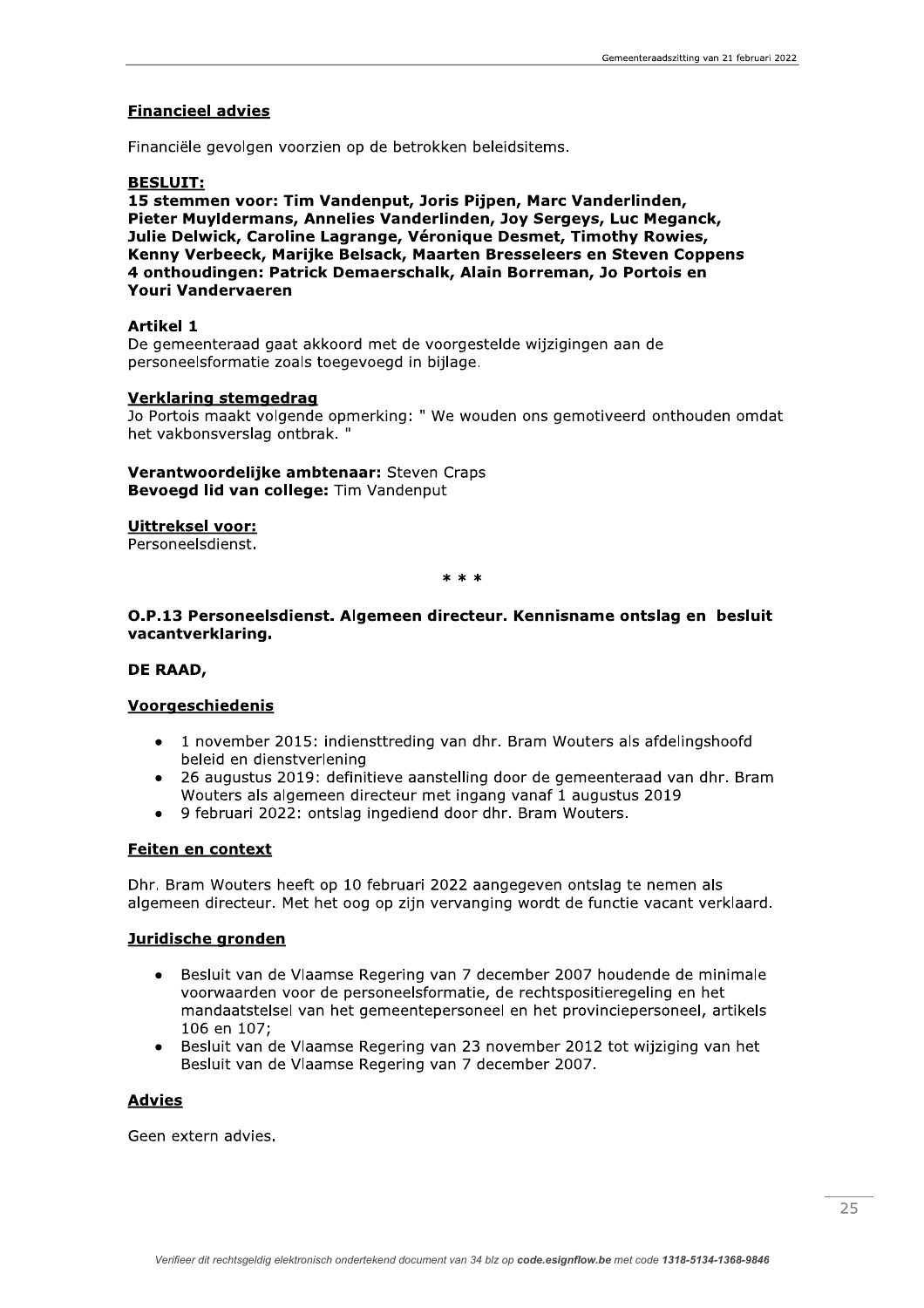# **Argumentatie**

De functie van algemeen directeur dient vacant verklaard te worden.

### **Financieel advies**

 $\prime$ 

**BESLUIT:** stemming voor goedkeuring aanpassen besluit eenparig aangenomen

### stemming goedkeuring agendapunt eenparig aangenomen

## **Artikel 1**

De raad neemt kennis van het vrijwillig ontslag van dhr. Bram Wouters als algemeen directeur.

### **Artikel 2**

De raad gaat akkoord met het voorstel van een te presteren opzegtermijn tot en met 30 april 2022.

### **Artikel 3**

De gemeenteraad beslist om de externe aanwervingsprocedure op te starten.

### **Artikel 4**

De personeelsdienst wordt gelast met de verdere uitvoering van deze beslissing.

## Verantwoordelijke ambtenaar: Steven Craps Bevoegd lid van college: Tim Vandenput

### Uittreksel voor:

personeelsdienst, Bram Wouters

 $* * *$ 

## O.P.14 Secretariaat. SVK Webra. Goedkeuring agenda algemene vergadering van 8 maart 2022.

### DE RAAD,

### Voorgeschiedenis

- 29 april 2019: aanduiding nieuwe afgevaardigde voor de algemene vergaderingen van SVK Webra vzw voor de legislatuur 2019-2024 met name de heer Marc Vanderlinden.
- 10 januari 2022: mail ontvangen van mevrouw Els Van Mileghem (Directeur SVK Webra vzw) met vermelding van de datum van de algemene vergadering met name dinsdag 8 maart 2022.
- 4 februari 2022: ontvangst van de agenda en uitnodigingsmail

### **Feiten en context**

De gemeente is aangesloten bij het sociaal verhuurkantoor West-Brabant vzw.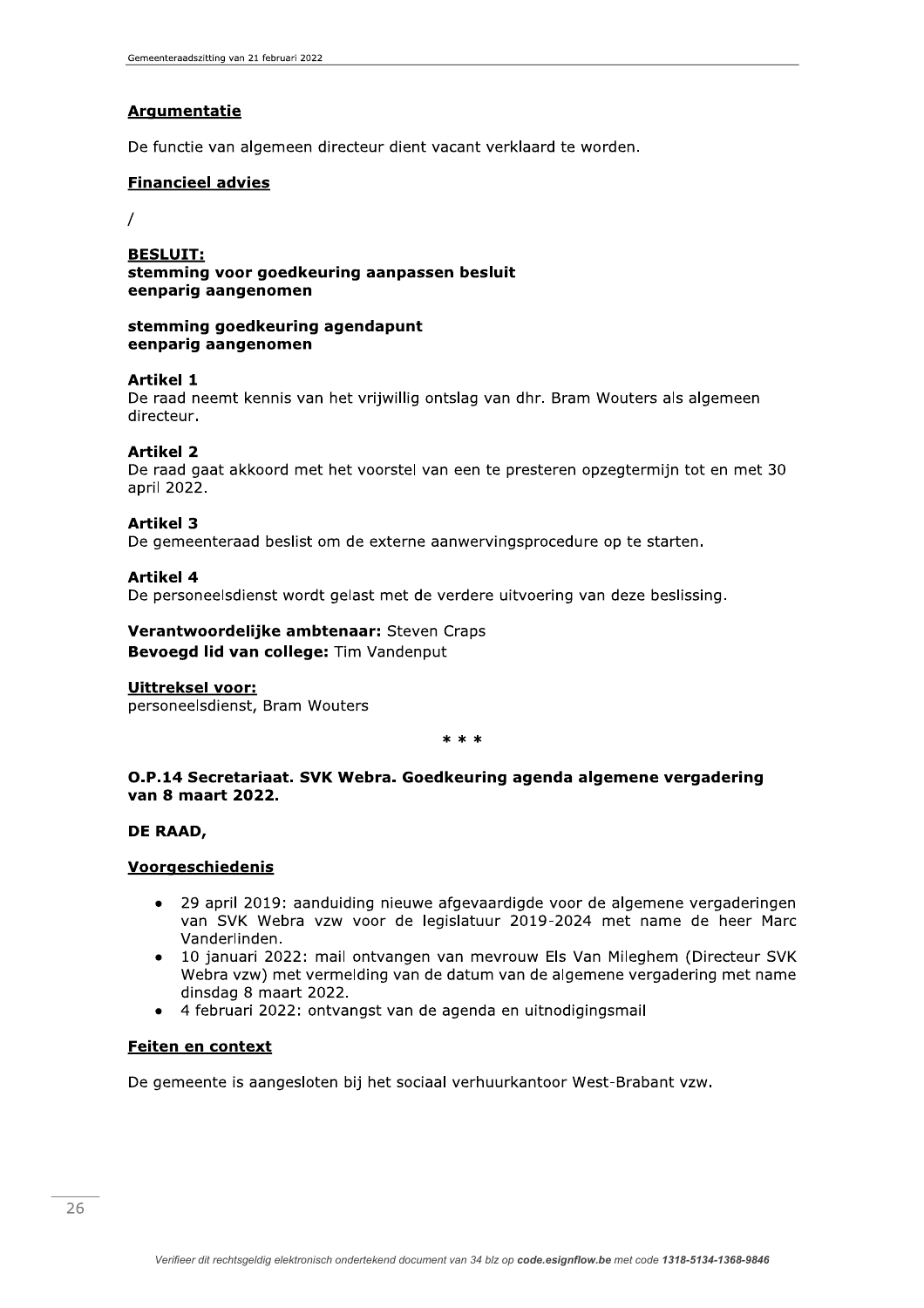## Juridische gronden

- Decreet Lokaal Bestuur van 22 december 2017, artikel 41.
- De statuten van SVK Webra vzw, artikel 11.  $\bullet$

## **Advies**

 $\prime$ 

# **Argumentatie**

Een dossier met documentatiestukken werd overgemaakt aan de gemeente.

De agenda bevat volgende agendapunten:

- 1. Toelichting jaarverslag over de activiteiten 2021 (wordt digitaal doorgestuurd); Goedkeuring jaarverslag over de activiteiten 2021;
- 2. Toelichting financieel jaarverslag 2021 (wordt digitaal doorgestuurd); Goedkeuring financieel jaarverslag 2021; Goedkeuring begroting 2022;
- 3. Toelichting verslag van de bedrijfsrevisor Goedkeuring verslag van de bedrijfsrevisor Kwiiting aan de bestuurders en aan de bedrijfsrevisor; Goedkeuring (her)benoemingen bestuurders en geactualiseerde samenstelling van de Algemene Vergadering; Goedkeuring ter zitting van het verslag van de Algemene Vergadering van 8 maart 2022:
- 4. Uiteenzetting centraal thema "Renovatiestrategie advies SERV" door Annemie Bollen.

### **Financieel advies**

Geen financiële gevolgen.

## **BESLUIT:**

15 stemmen voor: Tim Vandenput, Joris Pijpen, Marc Vanderlinden, Pieter Muyldermans, Annelies Vanderlinden, Joy Sergeys, Luc Meganck, Julie Delwick, Caroline Lagrange, Véronique Desmet, Timothy Rowies, Kenny Verbeeck, Marijke Belsack, Maarten Bresseleers en Steven Coppens 4 onthoudingen: Patrick Demaerschalk, Alain Borreman, Jo Portois en Youri Vandervaeren

### **Artikel 1**

De gemeenteraad keurt de agenda van de algemene vergadering van SVK Webra vzw van 8 maart 2022 goed.

### **Artikel 2**

De volmachtdragers van de gemeente die zullen deelnemen aan de algemene vergadering van SVK Webra vzw op te dragen hun stemgedrag af te stemmen op de beslissing genomen in de gemeenteraad in verband met de te behandelen agendapunten.

### **Artikel 3**

Afschrift van deze beslissing wordt overgemaakt aan het sociaal verhuurkantoor West-Brabant vzw, alsook aan betrokkene.

### Verantwoordelijke ambtenaar: Bram Wouters Bevoegd lid van college: Tim Vandenput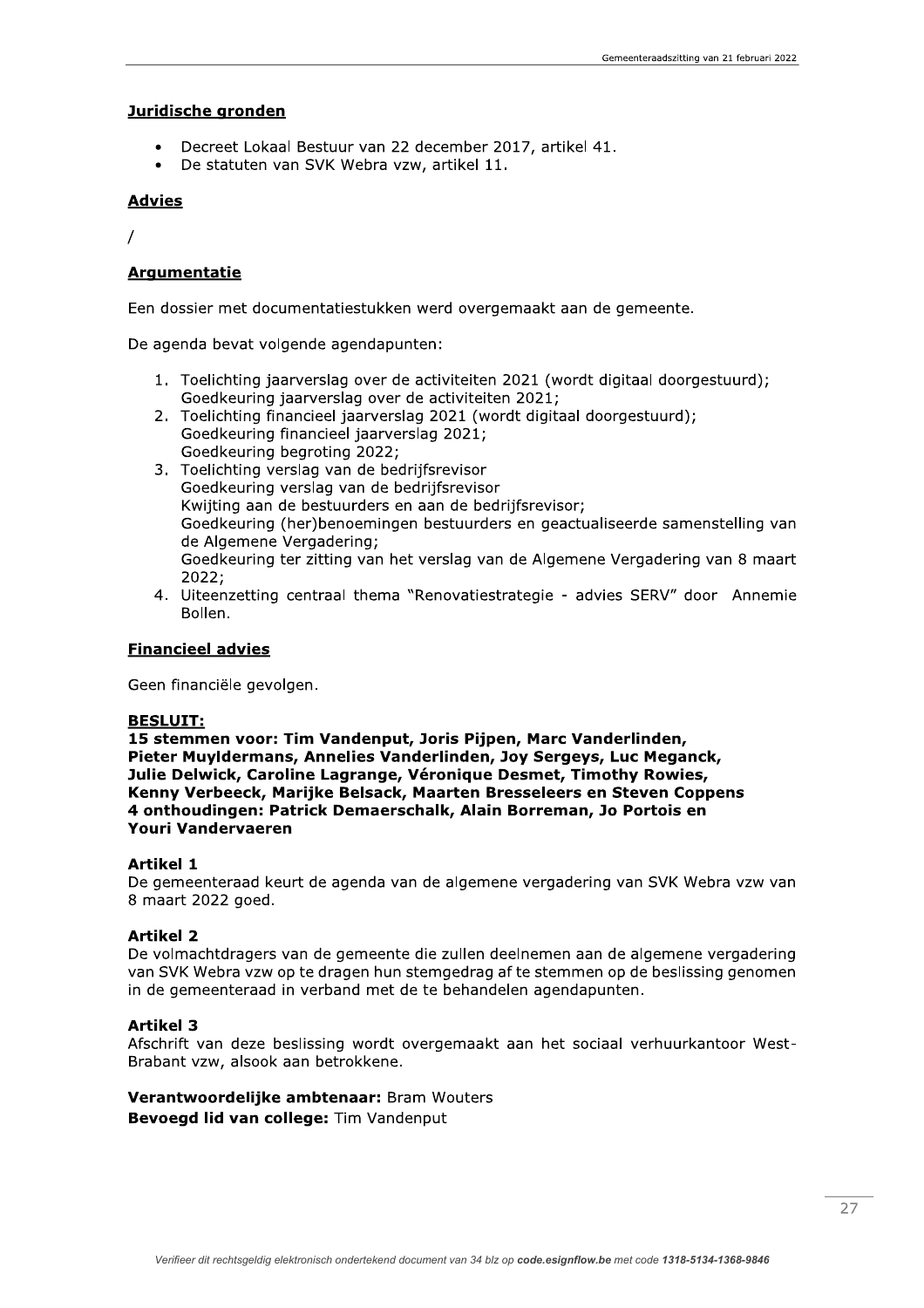## Uittreksel voor:

SVK Webra, betrokkene

 $**$ 

## O.P.15 Dienst Welzijn, Huis van het Kind, Aanpassing reglement ter promotie van opvoedingsondersteunende initiatieven in de gemeenten Overijse en Hoeilaart.

## DE RAAD,

## Voorgeschiedenis

- 1 april 2014: inwerkingtreding van het Decreet houdende de preventieve gezinsondersteuning.
- 23 juni 2014: principiële goedkeuring door de gemeenteraad tot samenwerking met de gemeente en het OCMW van Overijse voor de oprichting van het intergemeentelijk samenwerkingsverband 'Huis van het Kind Druivenstreek' voor de gemeenten Overijse en Hoeilaart.

### **Feiten en context**

In het kader van de realisatie van de doelstellingen van het Huis van het Kind Druivenstreek en met het oog op het uitbreiden van het netwerk van partners, voorziet het samenwerkingsverband financiële ondersteuning. Binnen de perken van de daartoe voorziene middelen en overeenkomstig de bepaling van dit reglement, kan het Huis van het Kind Druivenstreek financiële ondersteuning toekennen voor het stimuleren van laagdrempelige initiatieven die in het teken staan van opvoedingsondersteuning en gericht zijn naar de doelgroep van Huis van het Kind Druivenstreek.

Op maandag 24 januari 2022 is het reglement goedgekeurd. Hierbij werd de vraag gesteld om paragraaf 3, §10, aan te passen: 'Het initiatief is niet politiek gekleurd.' naar 'Het initiatief is niet door een politieke partij georganiseerd.' Dit om misverstanden te begrijpen. De aanpassing is gebeurd in het reglement.

### Juridische gronden

Dit reglement is onderworpen aan de bekendmakings- en meldingsplicht overeenkomstig artikelen 285 tot en met 287 en artikel 330 van het Decreet Lokaal Bestuur.

# **Advies**

16 december 2021: bespreking reglement op de raad van bestuur van Huis van het Kind.

# Argumentatie

In het kader van de realisatie van de doelstellingen van het Huis van het Kind Druivenstreek en met het oog op het uitbreiden van het netwerk van partners, voorziet het samenwerkingsverband financiële ondersteuning.

Binnen de perken van de daartoe voorziene middelen en overeenkomstig de bepaling van dit reglement, kan het Huis van het Kind Druivenstreek financiële ondersteuning toekennen voor het stimuleren van laagdrempelige initiatieven die in het teken staan van opvoedingsondersteuning en gericht zijn naar de doelgroep van Huis van het Kind Druivenstreek.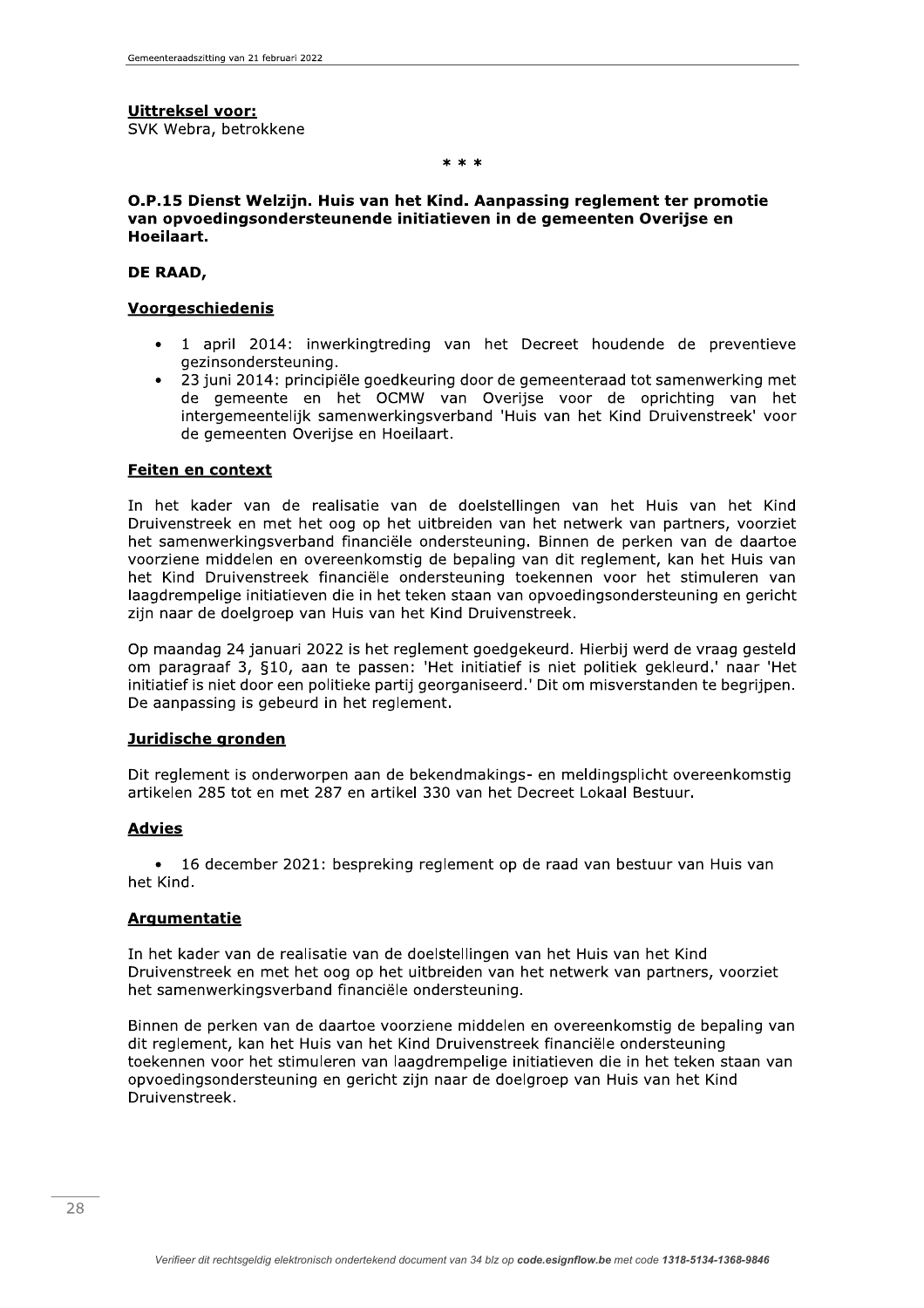### **Financieel advies**

Geen financiële gevolgen

#### **BESLUIT:**

#### Enia artikel

De gemeenteraad neemt kennis van de aanpassing in artikel 3, paragraaf 10, van het reglement ter promotie van opvoedingsondersteunende initiatieven in de gemeenten Hoeilaart en Overijse.

Verantwoordelijke ambtenaar: Celien Van San Bevoegd lid van college: Joy Sergeys

**Uittreksel voor:** Dienst Welzijn

 $* * *$ 

### **TOEGEVOEGD PUNT** Secretariaat. Gemeenteraad. Aanvullend agendapunt Jo Portois. i.v.m. financiële tegemoetkoming aan VZW De Berken.

#### **DE RAAD.**

#### **Voorgeschiedenis**

• Aanvullend agendapunt, ingediend door raadslid Jo Portois, op 15 februari 2022.

#### Feiten en context

Op het CBS van 29/11/2021 werd de vraag behandeld van VZW De Berken, een open autonoom dagcentrum voor volwassenen met een beperking, voor financiële ondersteuning voor het dagelijks vervoer van deze volwassenen van huis naar De Berken en terug. Door afschaffing van bepaalde subsidies komt deze kost van 21.000 Euro per jaar nu volledig bij de VZW te liggen. Vandaar hun vraag aan de gemeenten waar ze deze volwassenen moeten ophalen, voor een financiële tegemoetkoming. Zo niet ziet de VZW zich verplicht om deze vervoerskosten te verhalen op de families van de betrokkenen. Deze vraag werd door het CBS van Hoeilaart niet ingewilligd. Het argument dat hiervoor gegeven werd, is dat deze volwassenen allemaal een PAB krijgen om deze onkosten te dragen.

De gemeenteraad is echter van mening dat het PAB niet noodzakelijk alle kosten dekt en dat deze families het dikwijls financieel moeilijk hebben. De gemeenteraad beslist dan ook om subsidies toe te kennen om de vervoerskosten van de Hoeilaartse volwassenen te subsidiëren. Er zijn op dit ogenblik 5 volwassenen van Hoeilaart in De Berken. Dat betekent dat de gemeenteraad 5 X 1.000 euro = 5.000 Euro voor 2022 zal subsidiëren.

#### Financiële gevolgen

5.000 Euro voor 2022

### **Besluit**

De gemeenteraad beslist om jaarlijks een financiële tegemoetkoming toe te kennen aan VZW De Berken voor het dagelijks vervoer van de betrokken volwassenen van Hoeilaart naar de Berken en terug. Jaarlijks zal de gemeente aan VZW De Berken het aantal volwassenen opyragen die vanuit Hoeilaart moeten vervoerd worden. De subsidie zal 1.000 Euro per volwassene/per jaar bedragen.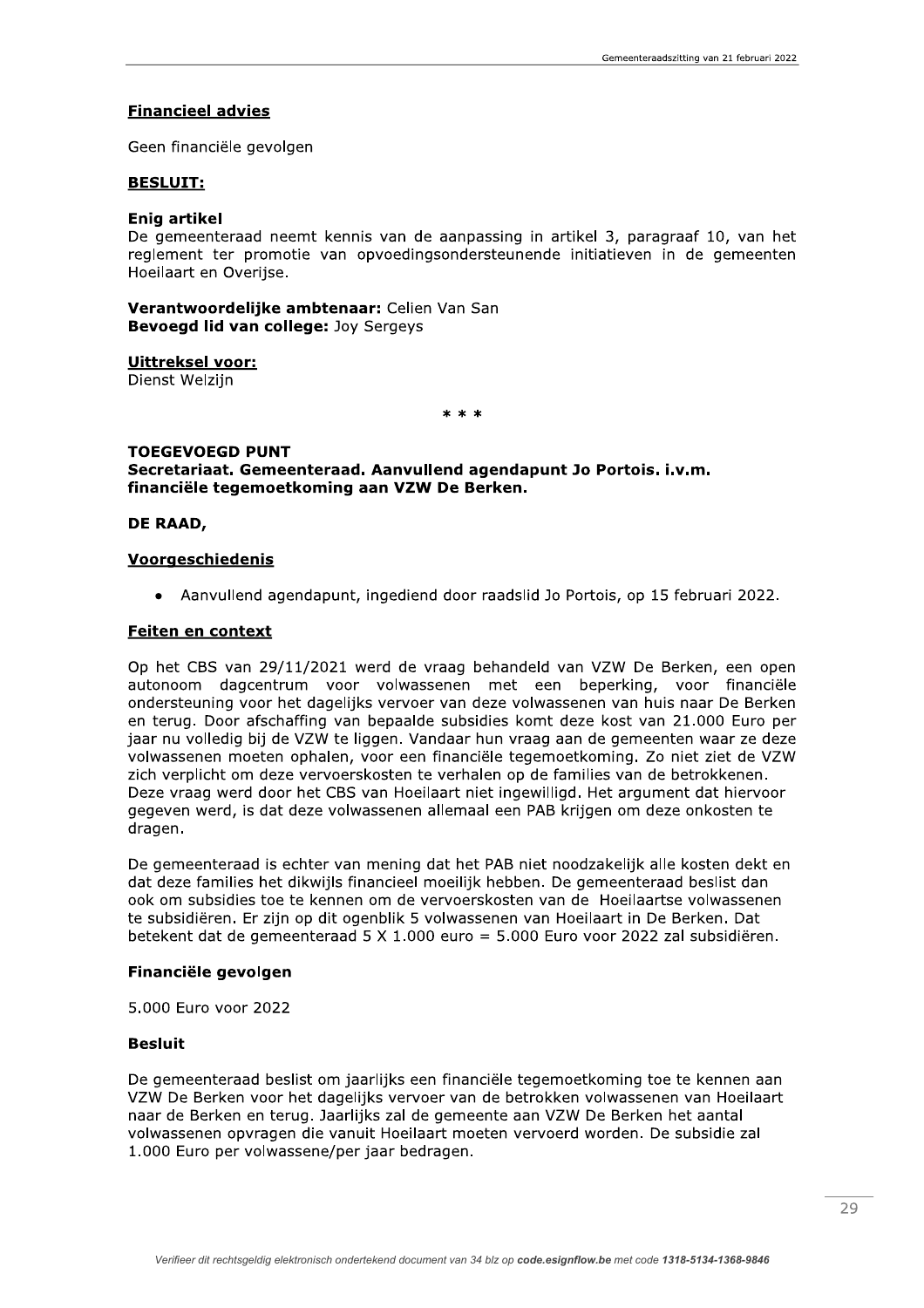# Juridische gronden

**Advies** 

**Argumentatie** 

**Financieel advies** 

### **BESLUIT:** Dit agendapunt terug te trekken: eenparig aangenomen

## **Enig artikel**

De raad beslist om dit agendapunt niet te behandelen, aangezien er een brief naar de bevoegde ministers verstuurd is met de vraag om de financiering van het vervoer naar dagopvangcentra voor personen met een beperking te blijven ondersteunen en niet te schrappen.

Verantwoordelijke ambtenaar: Bram Wouters Bevoegd lid van college: Tim Vandenput

**Uittreksel voor:** raadslid Jo Portois, financiële dienst

 $* * *$ 

### Vragen en antwoorden.

1) Vraag  $1$ :

Maarten Bresseleers stelt volgende vraag: "Onze hoeilaart.be e-mail adressen werken nog niet bij de gemeenteraadsleden, misschien wel bij de collegeleden. Ik weet nu niet hoeveel inwoners ons willen stalken via deze weg. Kan dit opgelost worden of indien niet, moeten we misschien eens nadenken om onze privé e-mail adressen op de gemeentelijke website te plaatsen. Als de inwoners ons op een of andere manier iets willen melden, dat ze ons toch kunnen bereiken, want dat lukt op dit ogenblik niet.

Bram Wouters antwoordt: "Ik kan u daar de technische uitleg bijgeven. Tot eind oktober 2021 hadden jullie allemaal een hoeilaart.be adres. Dat was niet meer dan een masker dat voor jullie privé e-mail adres was geplaatst. Er zat geen mailbox of Microsoft licentie achter. Het was puur iets wat we intern op onze server geregeld hadden. Nu blijkt, bij nader inzien, dat Microsoft daar zo geen voorstander is, het is een soort van kostenderving, ze hebben liever dat we wel een licentie kopen voor alle e-mail adressen die in ons domein zitten. Dat is ook wat we met de schepenen hebben moeten doen, die hebben nu allemaal een mailbox op onze server en ons domein hoeilaart.be. We zijn aan het bekijken hoe we dat ook voor de raadsleden kunnen doen. Welke kost ermee gepaard gaat en welke voor- en nadelen er zijn. In principe betekent dit dat jullie een aparte mailbox hebben die jullie zelf kunnen instellen om alles door te sturen naar u privé-adres of die je kunt gebruiken als aparte mailbox als raadslid. Maar we moeten wel bekijken wat de licentie voorwaarden zijn."

Joris Pijpen vult aan: "Is er hier vraag naar van de raadsleden, want we kunnen tijdelijk jullie privé e-mail adressen op de website zetten voor wie dit wenst.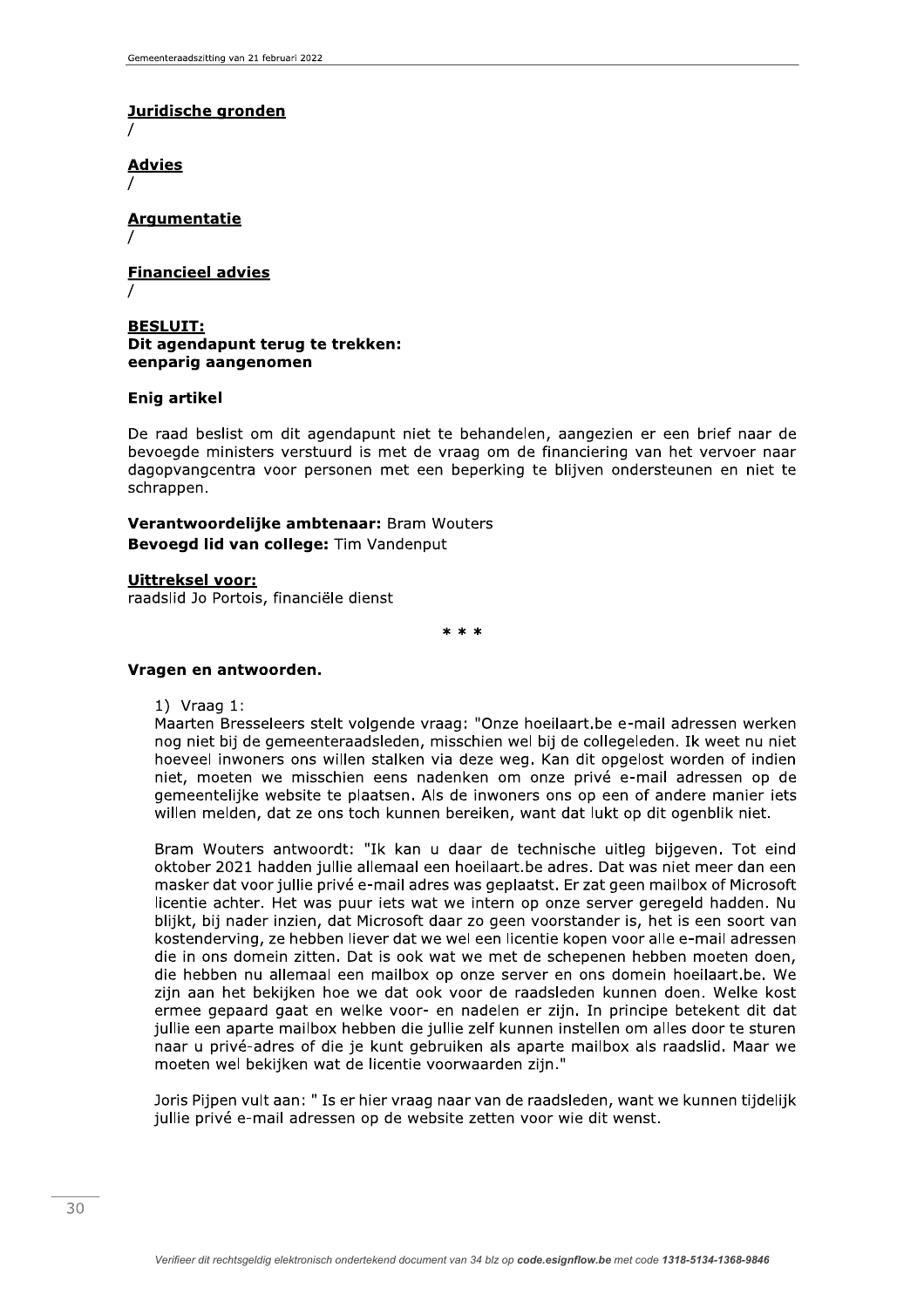Dat is geen grote moeite om deze gegevens toe te voegen aan de contactgegevens door onze communicatiedienst. Als jullie dit wensen, geef ons dat zeker door. We doen het nodige."

Steven Coppens licht toe: "Ik stel voor dat er verder onderzocht wordt wat kan met de mailboxen. Indien jullie tijdelijk wensen om jullie privé e-mail adressen op de website te plaatsen, mag dit doorgegeven worden aan de administratie."

### $2)$  Vraag 2:

Patrick Demaerschalk stelt volgende vraag: "Ik heb een brief gelezen in het college van de heer Somers in verband met het wijkverbeteringscontract "Buurtwerk Sloesveld". Wat me daarin vooral in opvalt, dat er vrij weinig tijd gestoken is in dat dossier. Als ik al de opmerkingen zie en al de argumentaties lees, zoals bijvoorbeeld geen betrokkenheid van de bewoners bij het opstellen van de acties of het identificeren van de doelstellingen, wat armoedebestriiding betreft: weinig geconcretiseerd in voorgestelde acties, geen duidelijk invulling van ontmoetingsplek buiten de activiteiten door de gemeente, geen actie ondernomen om plaats te creëren voor jongeren van de wijk, geen aandacht voor de besoignes voor de bewoners van de wijk. Ik lees alleen maar wat de minister schrijft, ik heb dit niet geschreven. Mijn vraag is wat je ermee gaat doen? Gaan jullie jets ondernemen met eigen middelen? Je komt niet in aanmerking voor deze subsidies."

Annelies Vanderlinden antwoordt: "Ik vind het heel erg dat u zegt dat daar geen tijd is ingestoken. Ik denk dat onze algemeen directeur en onze diensten, vooral de sociale dienst, daar heel veel tijd hebben ingestoken. Het was een prachtige presentatie, die wij met heel veel volk zijn gaan verdedigen, aan een heel comité van 20 personen en die mensen hadden alleen maar oog voor grote gemeenten. Ik denk dat die hun oordeel geveld hadden nog voor dat wij daar binnenkwamen. Er zijn daar vragen gesteld waarvan ik dacht: "wat komen wij als kleine gemeente hier doen?" Er waren er die totaal niet geïnteresseerd waren in de uitleg die we gaven. Er is door verschillende schepenen en medewerkers het dossier heel sterk verdedigd. Er waren drie schepenen aanwezig, algemeen directeur, Eric Kumps, Véronique Collart en Eliza, die momenteel in Sloesveld een bureau openhoudt waar de bewoners terecht kunnen. Door die wekelijkse consultaties zien we dat er deuren worden geopend en stellen we vats dat er heel veel hulp nodig is. Dat we daar niet aan burgerparticipatie zouden doen, vind ik heel erg. Wij zijn bezig met de oprichting van een speeltuin, daar gaan we wel burgerparticipatie doen. Ik denk dat mijn collega's gerust kunnen aanvullen, dat we het heel spijtig vinden dat we de subsidie hebben mislopen, maar dat wil niet zeggen dat we daar niets gaan ondernemen."

Joy Sergeys vult aan: "Vanuit milieu zat daar ook een belangrijke component aan, namelijk het ontharden rond de appartementsblok, alsook het terug blootleggen van de poel die nu eigenlijk als sluikstortplaats wordt gebruikt. We gaan nu op zoek naar subsidies met de hulp van Horizon+. We geven dit project zeker niet op, we zoeken gewoon een andere weg om mee door te gaan."

Pieter Muyldermans voegt toe: "We hebben een aantal projecten daar in de wijk opgezet, die gestart waren en we wouden dit verder ondersteund zien. We hebben die projectoproep gezien en waar subsidies te rapen vielen en daar is indertijd veel tijd in gestoken door onze diensten om een dossier op te bouwen en een sterk dossier te hebben. Het enige dat u ons kan verwijten is misschien dat we te naïef zijn geweest om dat dossier in te dienen. Als we zien welke resultaten het oplevert, dat het vooral eigenlijk de bedoeling is geweest, om aan een aantal grote steden budget toe te schuiven voor een aantal projecten. Dat we tot de vaststelling komen dat we nog altijd geen stad zijn maar een dorp. Dat wij moeten roeien met de middelen die we hebben, om een aantal wijken te verbeteren voor de mensen. We doen dit zo goed als mogelijk met de riemen die we hebben. We blijven ervoor strijden en blijven ons best te doen, maar het zal nu zonder die subsidie zijn."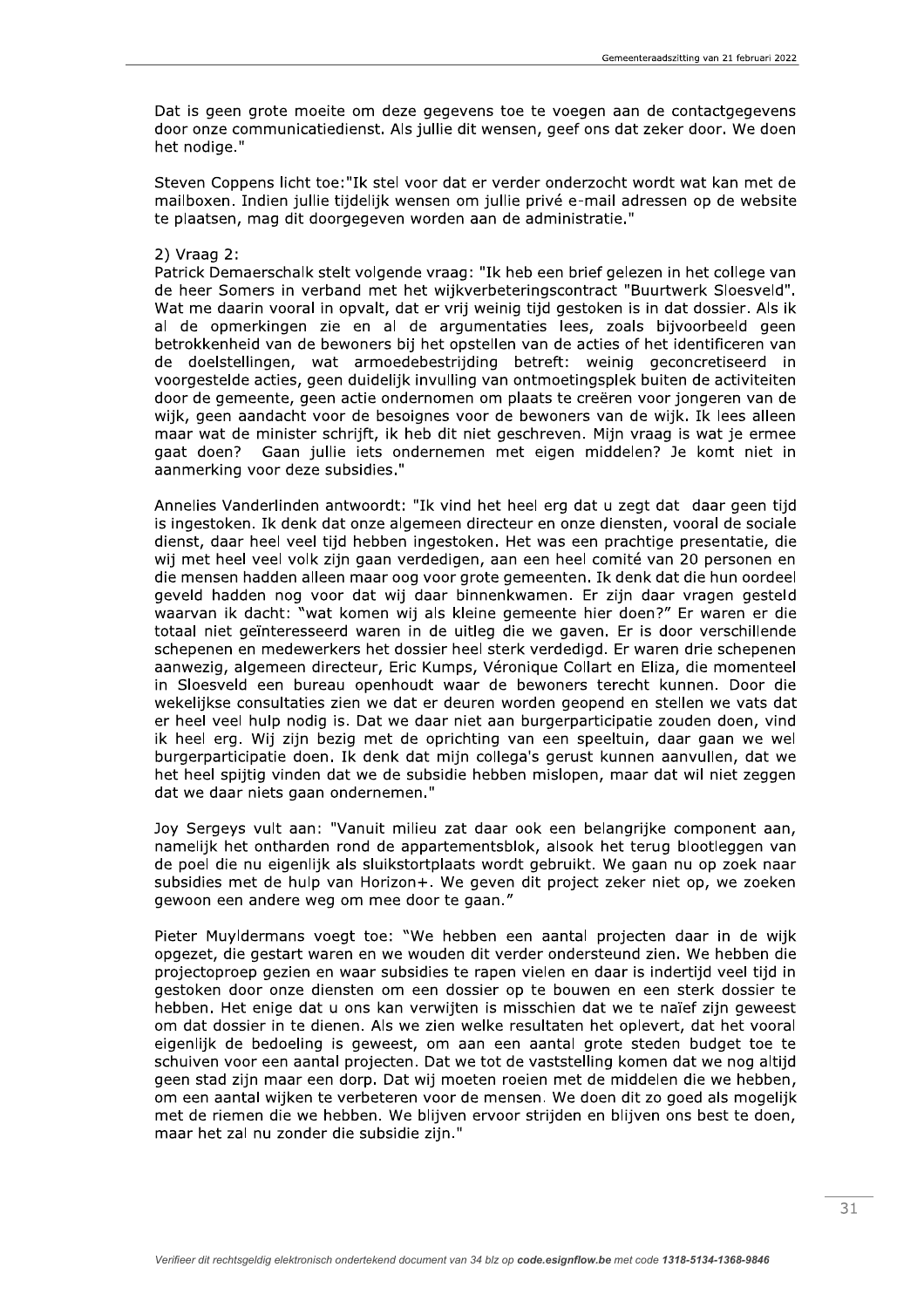Annelies Vanderlinden vult aan: "Vanuit de provincie is ons recent wel een subsidie toegekend om de hele wijk eens door te lichten."

### 3) Vraag 3:

Patrick Demaerschalk stelt volgende vraag: "Ik lees hier in het verslag van de sportraad: sportclubs worden laat geïnformeerd, informatie stroomt niet door naar de clubs, geen continuïteit tussen de gemeente en de sportclubs, verslagen van de kern staan niet altijd op de website. Wat gaat men daaraan doen. Ik snap dit niet. Wat gaat er gebeuren in de toekomst?"

Joy Sergeys antwoordt: "Over de sportraad specifiek, ging die opmerking over de doorstroom van de informatie die in de kern werd besproken naar de sportclubs toe. Daar ligt de actie in de kern van de sportraad, niet echt bij het bestuur. Dat is een denkoefening die de kern nu zelf opstart, door elke maand samen met het bestuur samen te zitten met één van de sportclubs. Dat heeft plaatsgevonden met de tennis, de volgende is met de voetbal, en zo verder. De bedoeling is om de clubs zo meer te betrekken bij de werking van de sportraad, de agendering van de verslagen. Dat is opgenomen met de medewerker."

Patrick Demaerschalk wacht af naar het volgende verslag.

Pieter Muyldermans voegt toe: "U komt graag vaak op participatie terug. Er zijn wel dingen die veranderen. Dat is misschien interessant om te weten. De voorzitters en secretarissen ontvangen maandelijks de agenda van de gemeenteraad en raad voor maatschappelijk welzijn. Daar staan de punten enkel met hun titel op en dan is het moeilijk voor een leek in te schatten wat er net allemaal achter zit. Op vraag van het interradenoverleg krijgen ze sinds deze maand een uitgebreidere versie met extra toelichting zodat ze ook op een degelijk manier de beslissingen kunnen volgen."

## 4) Vraag 4

Jo Portois stelt volgende vraag: "Ik had in de verslagen gezien dat er ergens een documentje stond met een mooie oplijsting van leegstaande gebouwen. Ik vroeg mij af wat er met dat documentje gebeurd."

Marc Vanderlinden antwoordt: "Dat is inderdaad de oefening die IGO gedaan heeft. U weet dat we een aantal maanden geleden IGO aan boord hebben gehaald. Eén van de taken was om de leegstand in beeld te brengen. Dat is nu afgerond, voor de eerste maal is Hoeilaart volledig gescreend. Wat gebeurt er nu mee? Een aantal mensen die krijgen een leegstandbelasting in hun bus gedeponeerd. De nieuwe woningen blijven 1 jaar op die lijst staan alvorens ze hun eerste aanmaning zullen krijgen. Indien mensen daar een bezwaar voor hebben, kunnen zij onze diensten contacteren en dan wordt er geëvalueerd of ze van die lijst moeten geschrapt worden. Zo hebben we recent al melding gekregen van twee zaken die blijkbaar niet correct zijn meegenomen. Dan vragen we aan onze diensten om na te gaan en eventueel te corrigeren. Dit is natuurlijk een moment opname, dat is een lijst die evolueert. Wij vragen aan IGO om daar actief mee aan de slag te gaan en na te gaan of sommige woningen in leegstand komen te zitten. Ik wil nog benadrukken dat het hier over privé woningen gaat en niet over handelswoningen."

Jo Portois stelt volgende vraag: "Wordt dit om de drie jaar gecontroleerd of is dit eerder toevallig?"

Marc Vanderlinden antwoordt: "Nee, dat is niet toevallig. IGO is daarmee aan de slag gegaan, maar huisbezoeken werden door corona niet uitgevoerd. IGO is ook begonnen om thuis te werken, waardoor er geen screening kon plaatsvinden in Hoeilaart. Op drie jaar tijd heeft men Hoeilaart ingedeeld in sectoren. Dit is nu een eerste keer dat we een totaal beeld hebben. Maar zoals ik zei gaan we geen drie jaar wachten om terug een totaal beeld te maken. De mensen blijven actief op het terrein."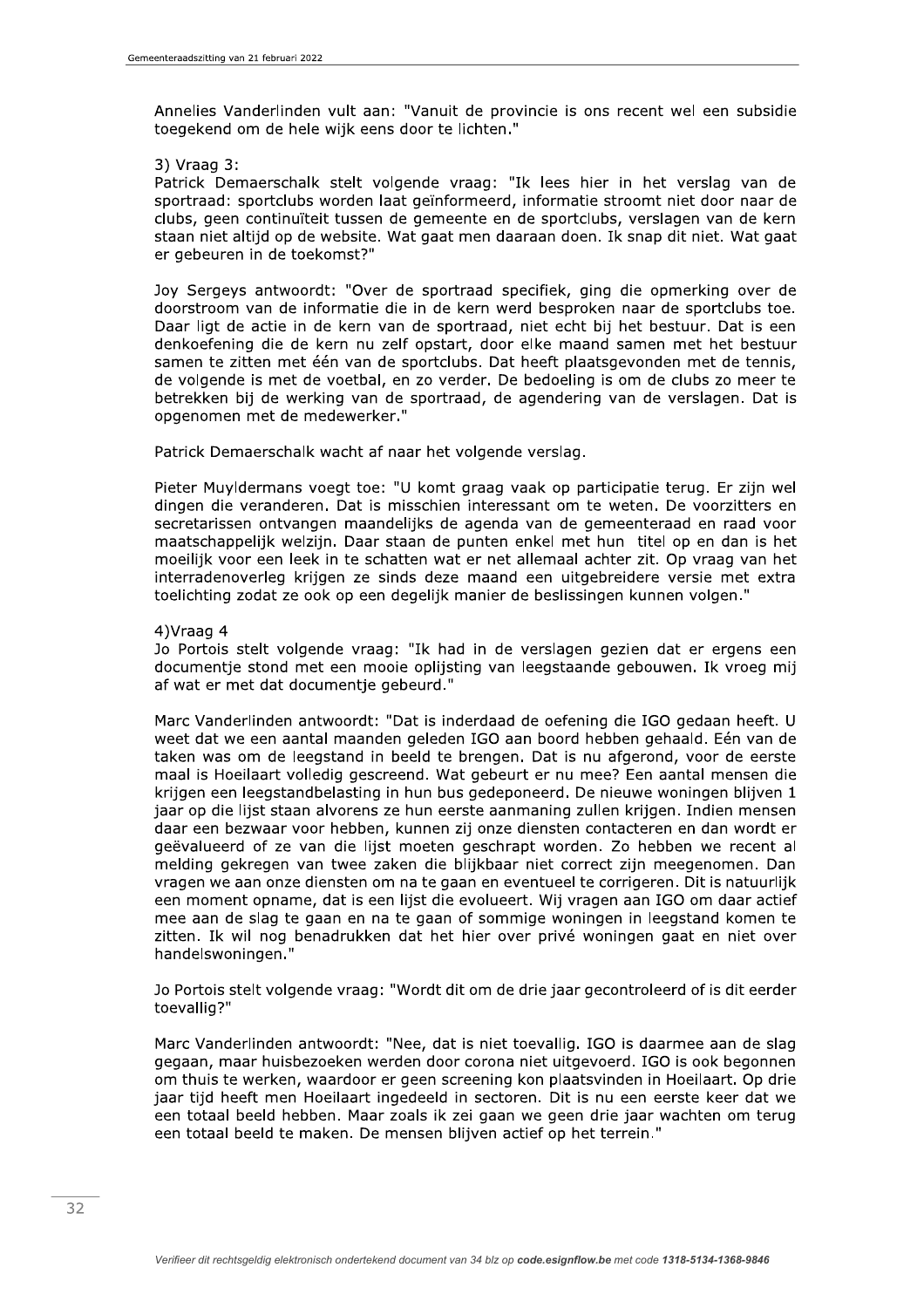### 5) Vraag 5:

Jo Portois stelt volgende vraag: "Wat is er mis met ons gemeenteplein? Het is helemaal ontoegankelijk voor auto's."

Marc Vanderlinden antwoordt: "Er is niks mis met ons gemeenteplein. Laat ons zeggen dat we in het kader van de definitieve oplevering nog een aantal opmerkingen waren. De bocht achteraan ter hoogte van de Commerce, is bij de aanleg gebleken dat de asfalteringswerken niet correct uitgevoerd werden. Daar is een verzekeringskwestie opgestart, samen met de onderleverancier, daar bleek dat het mengsel van de asfalt en de beige kleur niet goed gepakt had. Dat is uitgesproken in ons voordeel. De aannemer heeft voorgesteld om dat gedeelte om te zetten in beton, zoals de onderkant van het gemeenteplein. De werken moesten eigenlijk al een hele tijd uitgevoerd zijn, maar we hebben bewust deze uitgesteld, eigenlijk verdaagd. Na corona hadden we hier plots de zomerbar om toch wat activiteit te creëren binnen ons dorp. We vonden het niet opportuun om die werken uit te voeren. Later was er de kerstmarkt, wat opnieuw een gelegenheid was om activiteiten te organiseren in deze moeilijke tijden. De aannemer was bereid om dit te verschuiven naar begin dit jaar. Het is nu een beetje luwer vermits het nog winter is, dus hebben we er voor geopteerd om die werken uit te voeren. Bij die werken na de bocht hebben we vastgesteld dat er een aantal verzakkingen waren op het gemeenteplein. We hebben de aannemer gevraagd om deze verzakkingen te verhelpen, deze zijn door onze technische dienst aangeduid. Ook een aantal voegen zijn extra opgevoegd. De laatste activiteit die aan de gang is en hopelijk donderdag wordt afgerond zodat het gemeenteplein terug opengesteld kan worden, dat is het deksel dat verzakt was ter hoogte van het kruispunt met de Brusselsesteenweg. Dat deksel is vorige zaterdag opgetrokken en dat moet nu nog een beetie uitharden. Normaal gezien verdwijnen donderdag alle nadars en alle borden met "verboden om te parkeren" of "verboden om op te rijden" op het gemeenteplein. Dan kan het gemeenteplein helemaal opengesteld worden en kunnen we finaal de definitieve oplevering met aannemer afwerken."

#### $6)$  Vraag  $6:$

Youri Vandervaeren stelt volgende vraag: "Ik had gelezen dat het aantal opvangplaatsen wordt uitgebreid, maar ik las dat de gemeente ook op zoek is naar externe locaties om een creche te gaan openen. Hoe moet ik dat gaan interpreteren?"

Joy Sergeys antwoordt: "We zijn op zoek naar locaties waar externen een kinderdagverblijf kunnen openen. Zoals uw weet kampen we met een groot tekort van opvangplaatsen en de wachtlijsten zijn heel lang, zowel bij onze zelfstandige onthaalouders als bij het gemeentelijk kinderdagverblijf. Dus de enige optie is het uitbreiden van de capiciteit. Enerzijds in het kinderdagverblijf van onszelf, daar worden plaatsen bij gecreëerd, indien we subsidies toegekend krijgen voor die plaatsen. We gaan nu meedoen aan de volgende subsidie oproep en hopen dat we die toegekend krijgen. Anderzijds door de faciliteren naar andere partijen toe, hoe zij kinderopvang kunnen organiseren. Concreet horen we van mensen die een kinderopvang willen opstarten, dat het moeilijk is om in hun eigen huis dit te organiseren, omdat Kind en Gezin heel veel maatregelen oplegt qua oppervlakte en lichtinval. Dit is in feite een grote drempel voor nieuwe onthaalouders om te starten. Daarom denk ik dat we als gemeente wel kunnen faciliteren, door te bemiddelen tussen een geschikte locatie en de partijen die het dan zouden uitbaten. Dat is de oefening die we momenteel aan het doen zijn."

#### 7) Vraag 7:

Youri Vandervaeren stelt volgende vraag: "Ik heb een vraag in verband met de voorrangsregeling tot het kopen van een appartement op de hoek van de Willem Matstraat en de Raymond Lauwersstraat. Er was een voorrangsregeling uitgewerkt voor de jonge Hoeilanders en die liep af op 15 februari 2022. Zijn er al cijfers bekend hoeveel jonge Hoeilanders ingetekend hebben?"